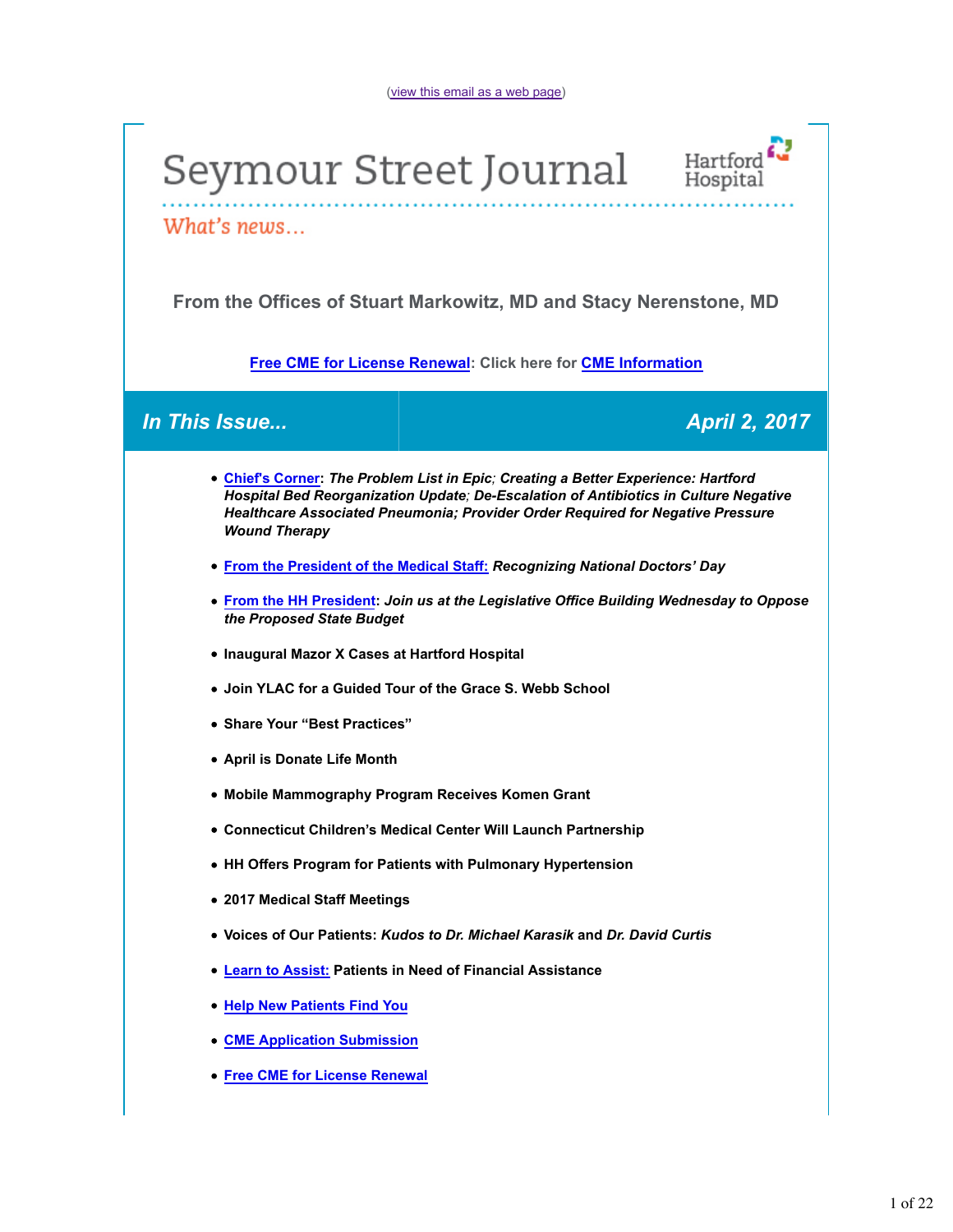*"Wherever the art of medicine is loved,*

**1984: The first successful heart transplant in Connecticut was done at Hartford Hospital by Dr. Henry B.C. Low.**

*there is also a love of humanity."*

**- Hippocrates**

*Follow Hartford Hospital on facebook, youtube and twitter*

### *Chief's Corner*

*- Dr. Jack Greene, Hartford HealthCare Regional Vice President of Medical Affairs for the Hartford Region and Hartford Hospital*

#### **Just Ask Us!**

We have put in place a dedicated email box for the medical staff, called "Ask Jack." The emails will be picked up each day, and I will be responsible for making sure that you receive feedback. Send your concerns to *askjack@hhchealth.org*.

In addition, there is a dedicated email box to ask questions of **Dr. Stu Markowitz**. Send your questions or comments to *StuandYou@hhchealth.org*, and you'll get a response from Stu within 10 days.

#### **The Problem List in Epic**

*Dr. Fred Rubin, Systems Director Clinical Documentation*

We use the Problem List as the engine for our electronic charting. These problems are the issues that are being addressed during a hospitalization. It is crucial to include all co-morbidities.

The Problem List is important for many things including their use as clinical reminders, best practice alerts, proper and organized documentation, billing and quality among others. The Problem List needs to be maintained and there should be discussions in provider's notes relevant to all issues.

Maintenance of this list is every provider's responsibility because it affects them all. It is important to mention each and every co-morbidity or concomitant problem, not just the primary diagnosis. If the patient is admitted with pneumonia, it is important to mention and click on diabetes, CHF, obesity, smoker, or any other diagnosis which could be affecting the care.

There is an "Add a new problem" in the upper left corner of the Problem List page.

Make sure that hospital problem box is checked. (column to the right of the "+ Create Overview" column

- As an example: add "Angina" in the problem List.
- Once you click "Angina", clarify what type of problem this is. Is it "Chronic", a "Hospital Problem", and was it "Present on Admission"? This is important for a patient's risk profile and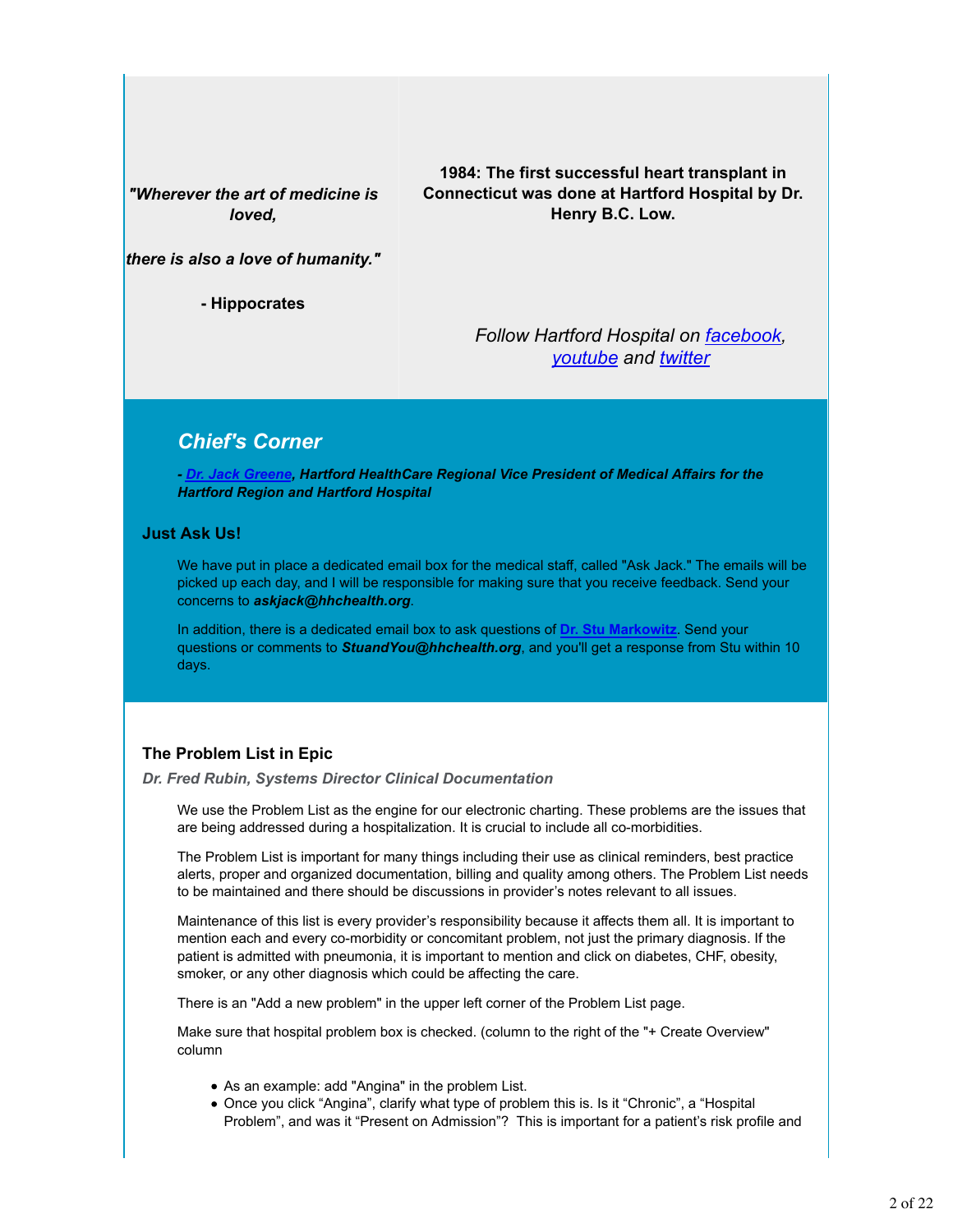the physician caring for the patient.

Then click "Accept".

#### **Creating a Better Experience: Hartford Hospital Bed Reorganization Update**

Our HCAHPS scores have been trending in the wrong direction. Significant work is being focused to improve our patient's perception of the care they receive as well our levels of coordinated communication.

With that said, we know that there are other factors that affect a patient experience, like ease of access to providers, privacy and the physical environment. We are taking steps to address that.

The creation and movement of the Bone and Joint Institute has created a unique opportunity to both realign the patient care units and do some facilities refreshment. This plan was designed with the following goals in mind:

- Cohort and increase bed capacity for medicine patients
- Increase surgical bed capacity
- Align and expand inpatient neurosciences
- Privatize the surgical, neurosciences, Women's Health and heart and vascular beds where available
- Align the critical care beds

The bed re-org plan, which began in January, is fully underway with 4 of the 7 planned moves already occurred. The phase 1 plan is scheduled to be completed by June 2017. When complete, the realized outcomes will be:

- 79% of medicine beds in Conklin Building
- Growth in neurosciences and surgery
- 10% increase in private beds (including 87% private beds in surgery/neuro)
- HIV-Better cohorting of population and capacity for privatization
- Updated Critical Care alignment to enhance throughput and experience

We are also in the planning phases of introducing a refurbishment plan for all areas not touched by this initial phase. The goal is to refurbish all inpatient areas by the completion of FY 2018.

#### **De-Escalation of Antibiotics in Culture Negative Healthcare Associated Pneumonia**

*Michael D. Nailor PharmD BCPS (AQ-ID), Hartford Hospital Director, Infectious Diseases Residency*

During the early 2000s, obtaining sputum cultures for patients with pneumonia fell out of favor because the frequency at which they were positive was low. We now know that this low yield is likely a result of the fact that viruses cause a significant number of these infections.

In addition, Streptococcus pneumoniae, the most common cause of bacterial pneumonia, can be difficult to grow from routine sputum samples. However, recent data indicate that a negative culture result can help with de-escalation of antibiotic therapy.

Several large observational trials indicate patients who have culture negative HCAP (Health Care Associated Pneumonia) who receive the usual antibiotics for CAP (Community Acquired Pneumonia) have similar outcomes to those patients who receive HCAP therapies. As a result, patients who have HCAP should always have sputum cultures obtained, preferably prior to starting antibiotics, and should be started on recommended antibiotics for HCAP.

If cultures are subsequently found to be negative and there are signs of improvement in the patient,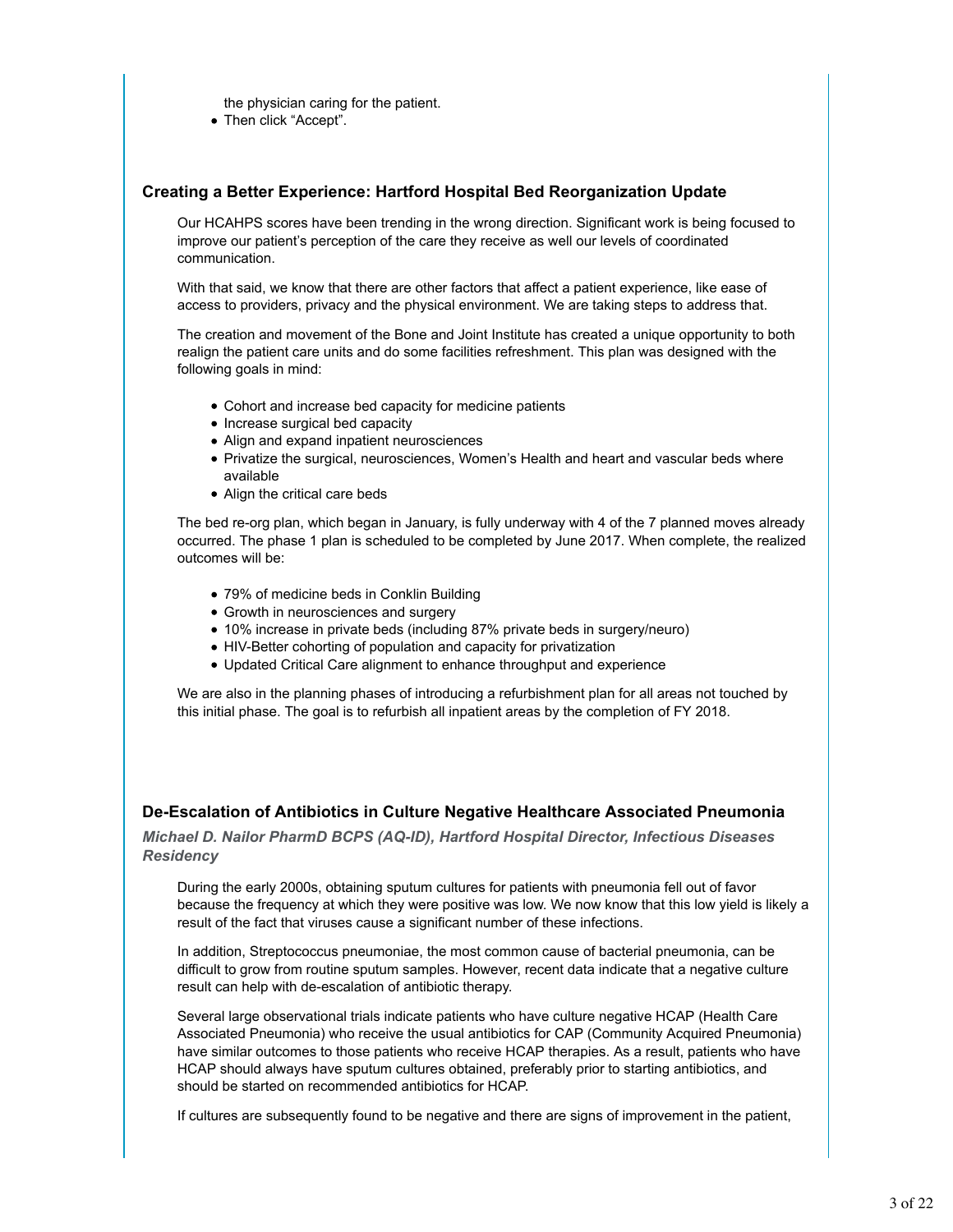the patient can be stepped down to the usual antibiotics used for CAP. Pathogens such as MRSA and *Pseudomonas spp.* grow readily in culture and if not isolated may be considered not to be present. For more information on this concept the following articles are great resources.

Wunderinck RG. et al Community Acquired Pneumonia NEJM 2014;370:543-51

Zilberberg MD et al Healthcare associated pneumonia: the state of the evidence to date Curr Opin Pulm Med 2011; 17: 142-147

#### **Provider Order Required for Negative Pressure Wound Therapy**

We are currently in jeopardy of losing our contract with the Negative Pressure Wound Therapy (Wound VAC) vendor because of our poor management of wound pumps. Less than 50% of Wound VACs have a provider order for the therapy. We have been charged > \$100,000 for lost pumps this year.

Effective immediately, please note the following process and make it part of your practice:

Wound Vac requires a provider order to start therapy, to stop therapy and to recommend therapy for home use.

- Start VAC: Enter Order "Wound Pump" or "Wound VAC" or "Negative Pressure Wound Therapy" (synonyms)
- Stop VAC: D/C Order and notify RN to remove equipment from room
- If admitted from home with VAC: Enter order for hospital Wound VAC
- To D/C with VAC: Notify the Case Coordinator and complete all paperwork
- HOSPITAL WOUND VACs NEVER LEAVE HOSPITAL

Essentially, "No order, No VAC"

Thank you for your attention to this matter.

### *From the President of the Medical Staff*

*- Dr. Stacy Nerenstone*, *President of the Hartford Hospital Medical Staff*

#### **Recognizing National Doctors' Day**

Dear Medical Staff Colleagues:

In recognizing National Doctors' Day (March 30) we take a few moments to pause and recognize the special calling of being a physician. We have the unique privilege of providing hope and healing, which require strength and dedication in addition to exceptional skills.

Over the past few years, we've seen numerous changes in the healthcare environment and in our hospital as we've adjusted to the new healthcare world. Despite the changes and challenges, our medical staff continues to provide the highest-quality care to our patients and their families.

Our medical team is one of the most innovative in the region. Every year we achieve a number of "firsts" that improve patient outcomes. We learn to use new technologies, our research leads to better treatments, and our compassion improves healing.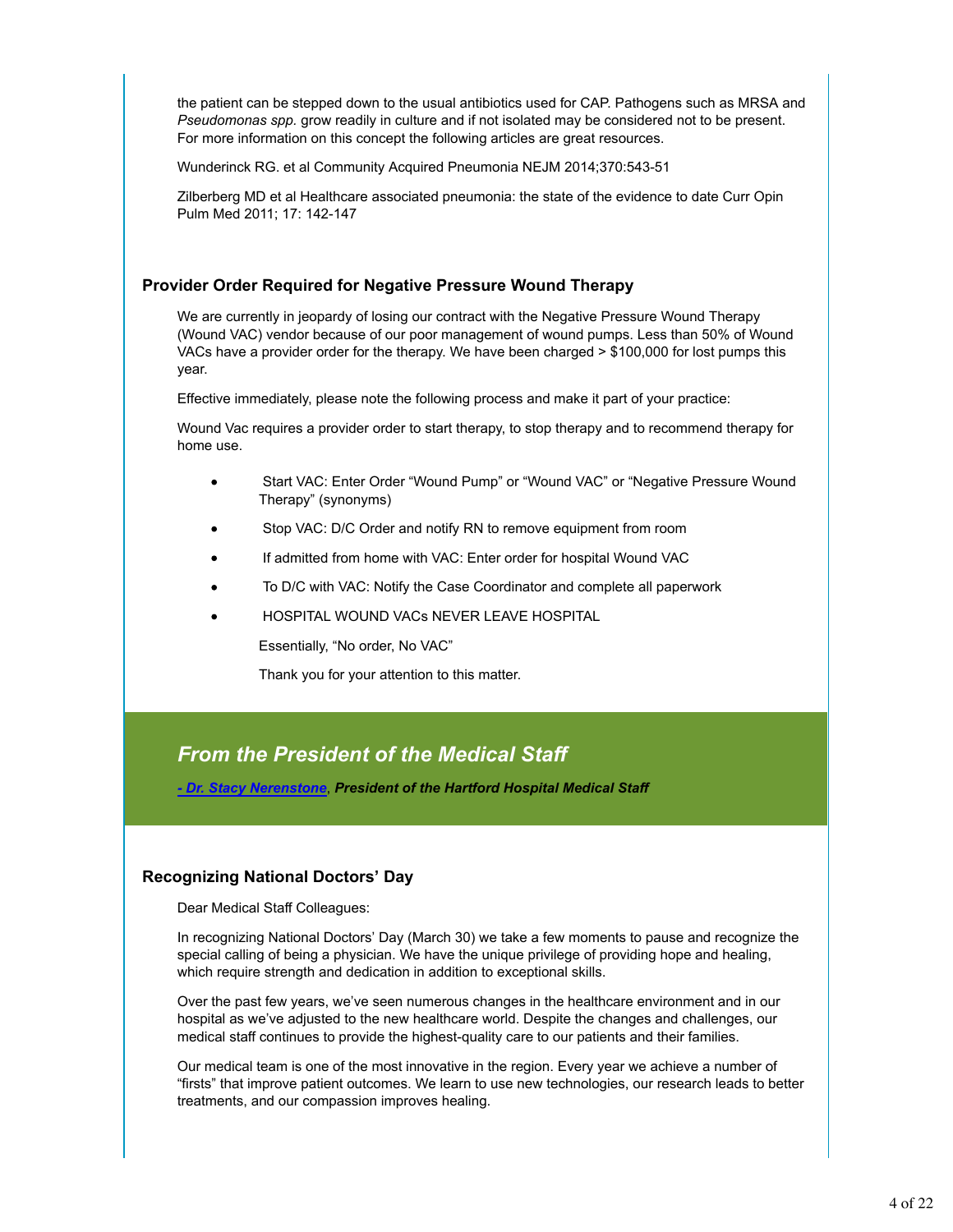Patients come to our hospital because of the tremendous skill of our staff. Last year, Hartford Hospital had more than 42,600 admissions, including newborns, and more than 6,100 patient transfers. Because of you, we are known as "the hospitals' hospital." Your sacrifices and your dedication make huge differences in thousands of lives.

I am exceedingly proud and honored to lead the medical staff and to be your colleague. Thank you for the excellence you demonstrate every day.

#### **Annual Medical Staff/Board Spring Event June 8**

The Annual Medical Staff-Board Spring Event will be held on Thursday, June 8 from 6-8:30 p.m. in Heublein Hall. Please join your colleagues in recognizing the accomplishments of the recipients of our Annual Medical Staff Awards, and welcome our new faculty members joining Hartford Hospital.

#### **Save the Date: Medical Staff End of Summer Event**

*September 16 (Friday), 6-9 p.m., New Britain Museum of American Art*

Join the Medical Staff Officers and your colleagues from the Hartford Hospital Medical Staff for a unique opportunity to socialize and enjoy each other's company.

### *From the Hospital President*

*Dr. Stu Markowitz*, *Senior VP, HHC, and Hartford Region President*

#### *join us at the Legislative Office Building Wednesday to Oppose the proposed State Budget*

**The message below is from Jeff Flaks, HHC President and COO. Please consider standing up for Hartford HealthCare at the state Capitol this Wednesday, April 5. We have arranged for a bus that will leave from Hartford Hospital at 10:45 a.m. and return to the hospital by 12:45 p.m.**

#### *Dear Colleague,*

*State leaders are considering a budget that could be detrimental to Connecticut's hospitals and health care systems; organizations that save lives, provide stable jobs and support our towns and cities in everything they do.*

*If the current proposed budget passes, the Hospital Provider Tax will cost Hartford HealthCare an additional \$140 million. We have said before that this tax threatens our mission. But there is a new, worrying recommendation in this budget: a proposal to eliminate the longstanding hospital property tax exemption. This would cost Hartford HealthCare an additional \$55 million a year.*

*We are counting on you to demonstrate the strength of our commitment to our patients and the communities we serve.*

*On Wednesday, April 5, Hospital Day at the General Assembly, you can help ensure that the voice of our patients and caregivers is heard. We invite you to join us at the Legislative Office Building in Hartford (next to the State Capitol) to explain the gravity of this proposal to lawmakers.*

*Please encourage your colleagues from Hartford HealthCare to join us. The event, sponsored by the Connecticut Hospital Association, runs from 9 a.m. to 2 p.m. Even if you can only come for part of the day, you still can make a difference. We need to ensure that Hartford HealthCare is well represented.*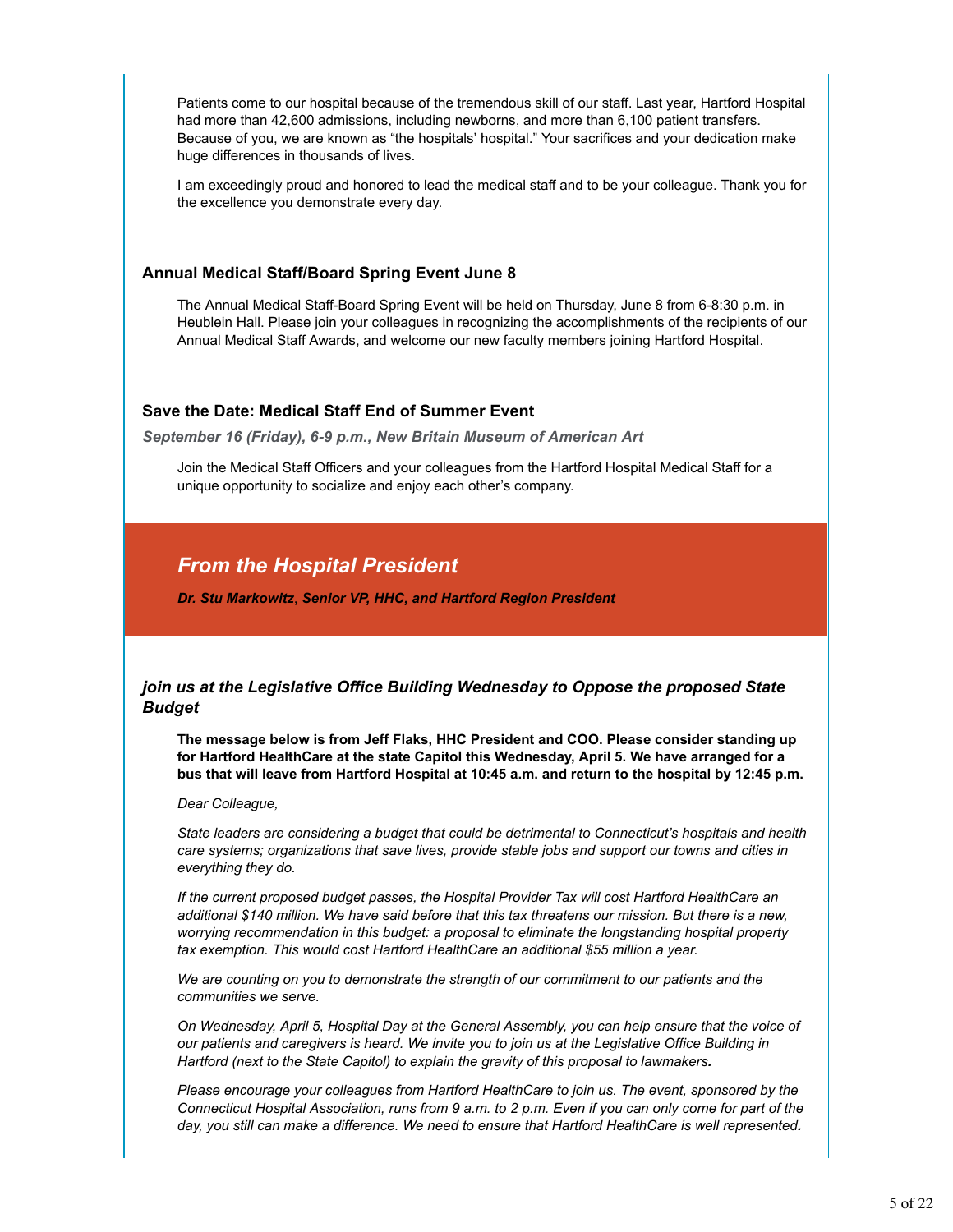*The proposed budget would weaken Connecticut's safety net and make it harder to care for our most vulnerable friends, neighbors and family members. Let's send a clear message, standing up together for the people we are privileged to serve.*

*If you can participate, please contact Kim Harrison, our vice president for government relations, at: Kimberly.Harrison@hhchealth.org. She will provide logistics, including parking and the agenda for the day.*

*Sincerely,*

*Jeff Flaks*

*President and COO*

### *Top News*

#### **Inaugural Mazor X cases at Hartford Hospital**

Hartford HealthCare introduced robotic spine surgery called the Mazor X in mid-March, making it the first healthcare system in the Northeast to use the new technology.

Mazor X is a sophisticated surgical guidance system that brings unprecedented precision to surgeons and their patients who need back surgery.

During surgery, bone tissue, screws and plates are placed in the problem area of the spine, and the body's natural bone growth gradually fuses the vertebrae. The procedure requires precise placement of surgical screws and implants, and that's where Mazor X comes in. Surgeons can develop a detailed plan well before the surgery takes place.

#### **Join YLAC for a Guided Tour of the Grace S. Webb School**

The Young Leaders Advisory Council presents the 6th Annual Spring Into Action fundraiser to benefit the Institute of Living's Grace S. Webb School.

You are invited to a pre-event tour of the Grace S. Webb School (GWS), on Wednesday, April 12, from 5:30 to 7 p.m.\*

Walk through this amazing school on the campus of the Institute of Living (IOL), which provides special education, clinical and related services to students in the Hartford and central Connecticut area who are in grades K-12. Stay for a casual reception with faculty and view the "Myths, Minds, & Medicine" IOL museum exhibit. Refreshments will be provided.

RSVPs required. Please reply to this email to secure your participation. Space is limited and based on a first come first serve basis. Directions and parking information will be emailed to participants the week of the tour.

#### **Share Your "Best Practices"**

As Hartford HealthCare mobilizes to improve our patient/customer experience, we know that great things are already happening in our offices, on our units and in our patient rooms every day.

The next step is to make sure that these "best practices" are shared across the system so that we can create one exceptional experience at every location that displays the HHC logo.

The HHC Patient Experience Council would like to hear about what you are already doing and what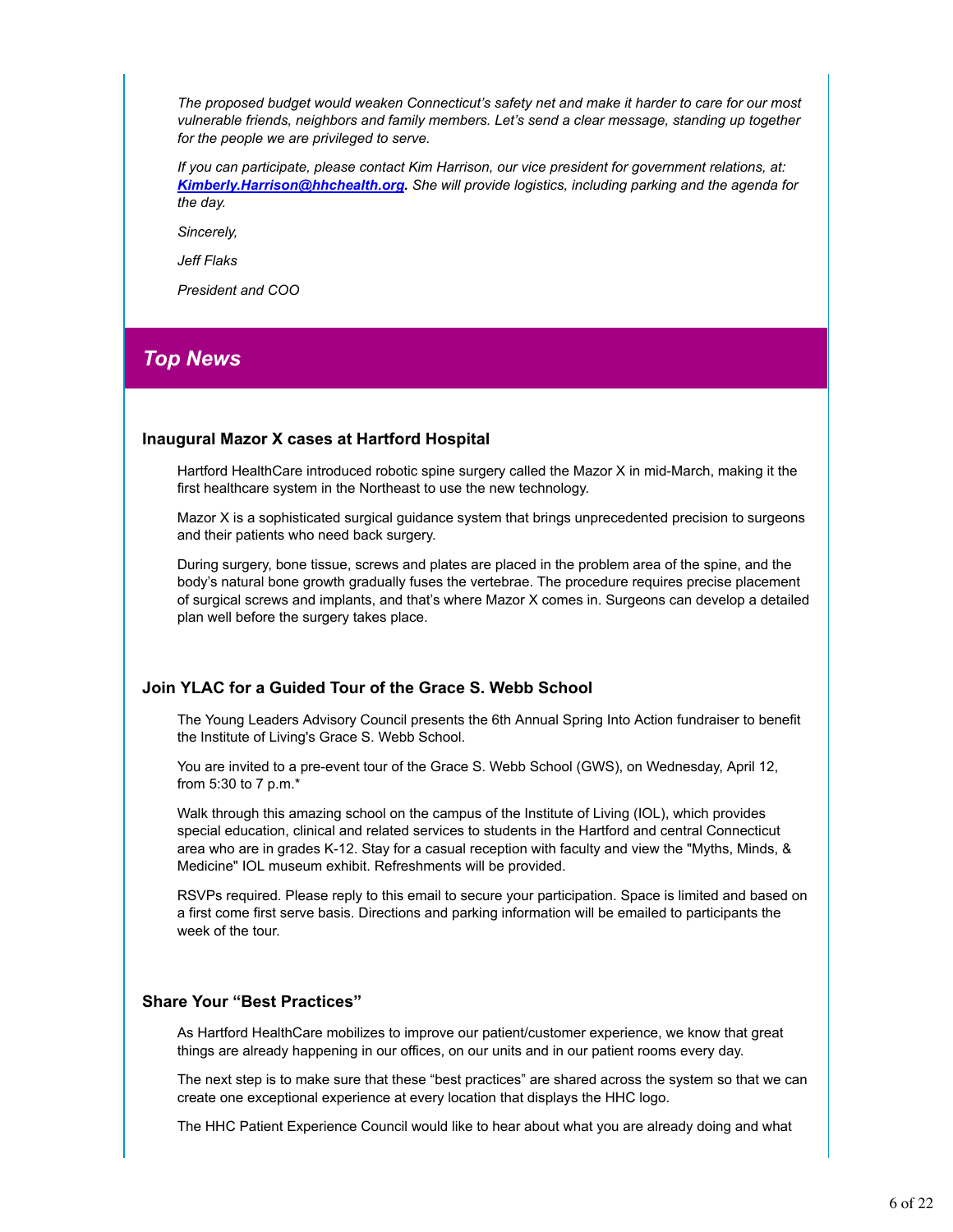new ideas you have to improve patient experience.

Please help us to spread our best practices by submitting yours for review. Your submission should explain what you are doing and how it has had a measurable impact on improving patient experience. All submissions should explain how the practice relates to least one of the HHC 2016 Experience focus areas - Service, Communication and Environment.

The council, comprised of leaders across the system, will evaluate every entry. The best of the best will be celebrated at our next patient experience event and the implementation of the practice will be encouraged system-wide.

If you would like to submit a best practice for consideration, please visit our Patient & Customer Experience page on HHC Connect to find answers to your frequently asked questions and an electronic submission form. If you have questions, please contact one of HHC's Strategic Experience Advisors.

#### **April is Donate Life Month**

April is Donate Life Month, a celebration dedicated to promoting the importance of organ donation. The Donate Life flag will fly in front of the hospital's main entrance all month, beginning with the annual rose ceremony on March 31.

You can sign up to become a registered organ donor on April 18 and 19 in the main hospital lobby. Volunteers will also be there to educate patients, employees and families, and answer common questions about organ donation.

#### **Mobile Mammography Program Receives Komen Grant**

Take the Time, Hartford Hospital's mobile mammography program, has been awarded a grant for \$59,800 from Susan G. Komen New England.

The grant will support screening mobile mammography, diagnostic mammography, and navigation services for the underserved population. The mobile mammography program is a life-saving outreach program within Hartford Hospital's Breast Care Department.

**Dr. Patricia DeFusco** leads the Hartford HealthCare Breast Disease Management Team.

#### **Connecticut Children's Medical Center will launch their partnership**

On April 2, Hartford HealthCare (HHC) and Connecticut Children's Medical Center (CCMC) will officially launch their partnership to bring enhanced neonatal care to the Central Region.

This partnership brings opportunities for MidState Medical Center (MMC) and The Hospital of Central Connecticut (HOCC) to provide expanded services to the community and enhanced learning experiences for clinicians. CCMC providers are known as experts in the field and have access to additional resources that will contribute to the outstanding care already provided in the Central Region every day. Our partnership with CCMC will also allow us to optimize operational efficiencies, quality outcomes, and financial performance.

As part of HHC agreement with CCMC, all neonatal medicine physicians and our neonatal mid-level providers at both HOCC and MMC have become employees of CCMC.

#### **HH Offers Program for Patients with Pulmonary Hypertension**

Hartford Hospital is pleased to offer a program to help care for your patients with or presenting with symptoms that may be indicative of pulmonary hypertension.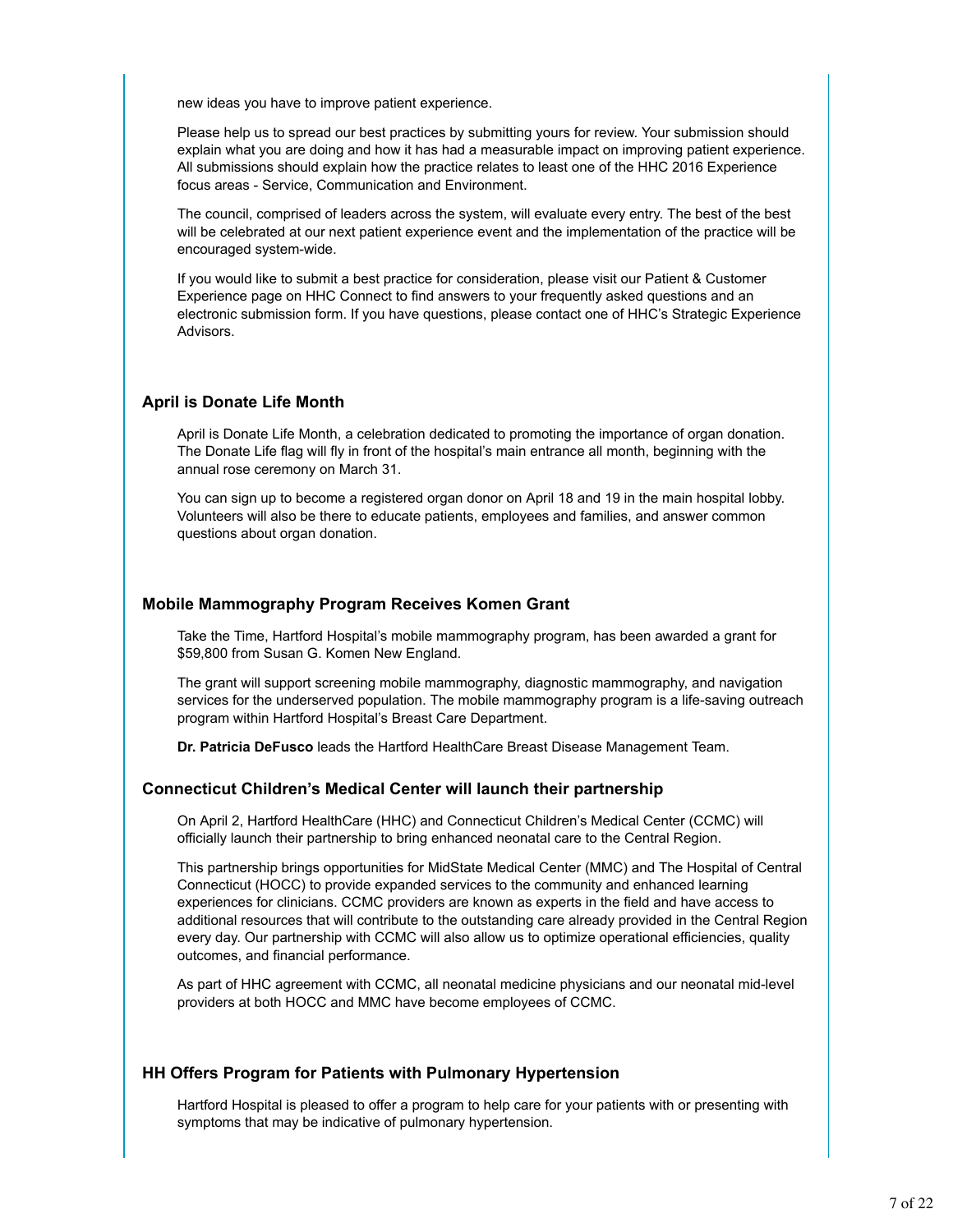Our Pulmonary Vascular Disease Program is specialized in meeting the needs of the complex population of pulmonary hypertension.

Our team is here to support primary care physicians, cardiologist, pulmonologists, gastroenterologists and rheumatologists. As an existing Heart Failure Center, we have the advantage of identifying the WHO Group 2 PH patients that may also require advanced heart failure therapies such as Mechanical Circulatory Support/Ventricular Assist Devices and Transplant.

Given the multifactorial aspects of this disease process, a multidisciplinary approach is imperative to treating your patients. Our team is led by a heat failure cardiologist with imaging expertise and a pulmonologist, both trained in pulmonary hypertension. We are breaking the barriers of other PH centers, by using this unique way of establishing comprehensive patient care all while using both Cardiology and Pulmonary specialist to manage your patients.

#### **Medical Staff Meetings**

PLEASE SAVE THE DATES. MORE INFORMATION WILL BE SENT TO YOU FOR EACH EVENT.

Questions may be directed to Luisa Machado, Physician Navigator, at Luisa.Machado@hhchealth.org or by phone at 860-883-8497

| DATE               | <b>TIME</b>         | <b>EVENT</b>                                                                        | <b>LOCATION</b>                                                  |
|--------------------|---------------------|-------------------------------------------------------------------------------------|------------------------------------------------------------------|
| Thursday<br>06/08  | 6 PM                | <b>HH Board/Medical</b><br><b>Staff Spring Event</b><br>Featuring new<br>physicians | <b>Hartford Hospital ERC</b><br>Heublein Hall                    |
| Thursday<br>06/16  | $6:45 - 7:45$<br>AM | Semi-Annual Medical<br><b>Staff Meeting</b>                                         | Gilman Auditorium<br>(Continental breakfast<br>$6:15-6:45$ a.m.) |
| Thursday<br>09/14  | $6:45 - 7:45$<br>AM | <b>Town Hall Medical</b><br><b>Staff Meeting</b>                                    | Gilman Auditorium<br>(Continental breakfast<br>$6:15-6:45$ a.m.) |
| Wednesday<br>09/27 | 6 PM                | End of Summer<br>Event                                                              | New Britain Museum<br>of American Art                            |
| Thursday<br>12/14  | $6:45 - 7:45$<br>AM | <b>Annual Medical Staff</b><br>Meeting                                              | Gilman Auditorium<br>(Continental breakfast<br>$6:15-6:45$ a.m.) |

*Excellence*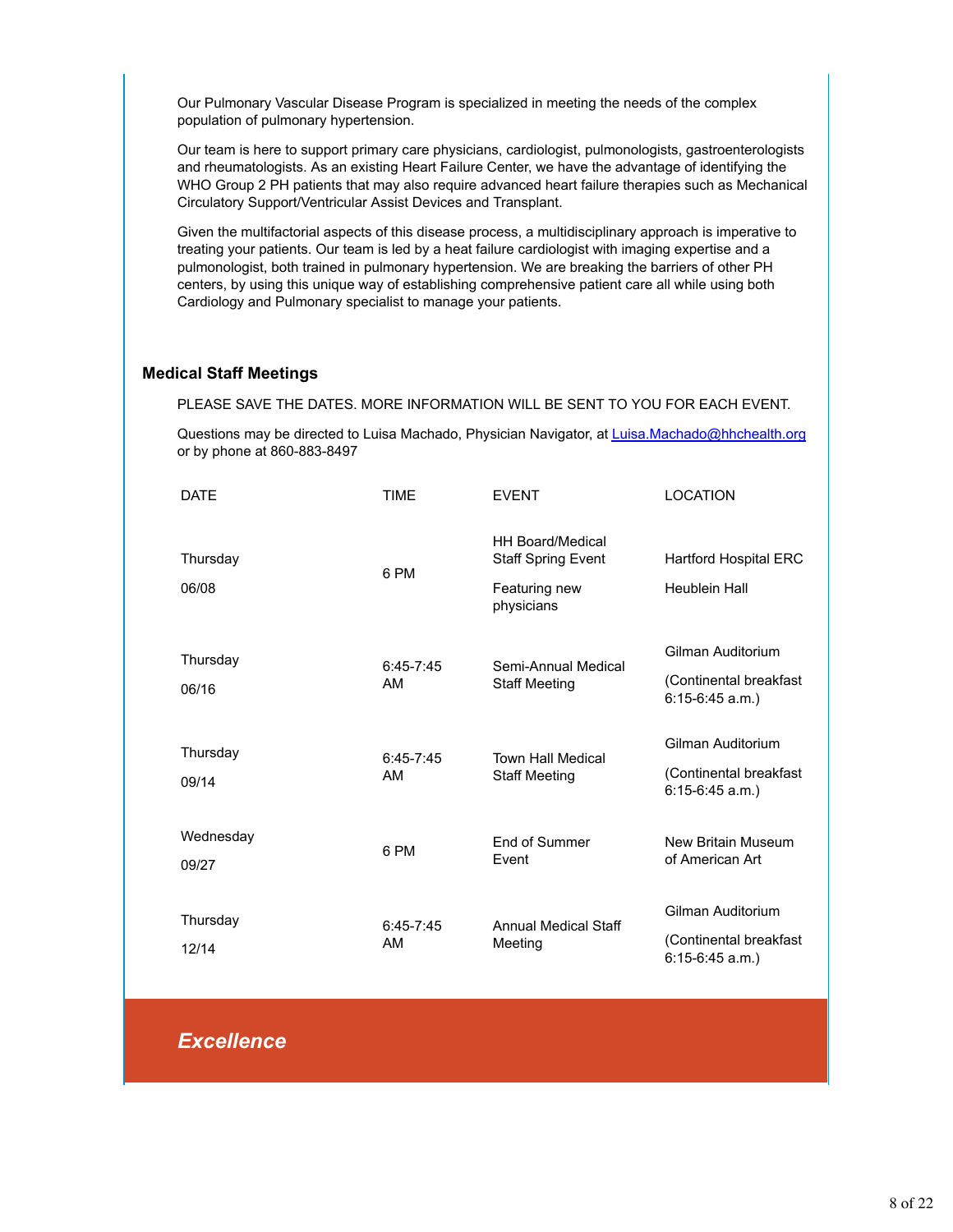#### **HHC's activities at American College of Cardiology Annual Meeting**

**Dr. Aditi Sighvi,** a cardiology fellow, presented two case reports at the American College of Cardiology's Annual Meeting in Washington, DC. The first was entitled Right ventricular outflow tract obstruction caused by isolated sinus of valsalva aneurysm and her co-authors were **Drs. Upadhyay, Fusco Agarwal and Darsaklis.** Dr. Sighvi's second presentation was entitled.Iatrogenic diversion of inferior vena cava to left atrium after surgical closure of atrial septal defect and her co-authors were Drs. Sadiq MD, Hammond MD, Upadhyay. Agarwal and Darsaklis MD.

**Beth Parker, PhD,** director of Exercise Physiology at Hartford Hospital, presented results from the Effect of Statins on Cognitive Function study as one of the Late Breaking Trials. This study was a cooperative effort between cardiology and **Dr. Godfrey Pearlso**n at the Institute of Living.

Dr. Paul Thompson, chief of Cardiology at Hartford Hospital, delivered 3 invited lectures entitled: "How to Manage a Master Athlete after a Myocardial Infarction"; "Can you Get Too Much Exercise" and "How to Manage the Athlete Disqualified from Competition Because of Cardiac Disease."

#### **HH Represented for the first time at the American Association of Thoracic Surgery Mitral Conclave**

Hartford Hospital will be represented for the first time at the 2017 American Association of Thoracic Surgery Mitral Conclave in New York on April, 27-28. The Mitral Conclave brings together the world's leading figures in mitral valve disease and is attended by more than 1,000 cardiac surgeons.

**Dr. Sabet Hashim,** co-chief of the Heart and Vascular Institute, and his team will be presenting the long-term results of an innovative technique of mitral valve repair used for ischemic mitral regurgitation. The presentation is entitled "Leaflet Realignment with Gore-Tex Combined with a Non-Restrictive Annuloplasty Provides Effective and Durable Repair of Ischemic Mitral Regurgitation."

**Dr. Anthony Tran**, a surgical resident at UConn, and Michelle Emmanuel, a medical student at UConn, worked with Dr. Hashim on this project.

#### **Dr. Jason Gluck Presents on Management of Advanced Heart Failure**

**Dr. Jason Gluck** was a visiting professor at the University of Iowa Medical Center on March 20-21.

He discussed management of advanced heart failure and presented data on Hartford Hospital programs in Extra Corporeal Membrane Oxygenation (ECMO), cardiogenic shock management, ventricular assist devices and cardiac transplant.

#### **Dr. Paul Thompson Quoted in Huffington Post**

**Dr. Paul Thompson** was quoted in the Huffington Post in an article entitled 10 Things Your Doctor Wants You To Know. Dr. Thompson's contribution:

#### *They want patients to recognize that they have personal lives, too.*

"Try not to delay calling for prescription refills and minor issues to Friday afternoon, we also get worn out and want to go home. Also, try not to call first thing Monday morning with minor issues. I come in to a pile of calls from the weekend and if there is something that could wait a day, that helps me get it done."

*Paul Thompson, chief of cardiology at Hartford Hospital and professor of medicine at the University of*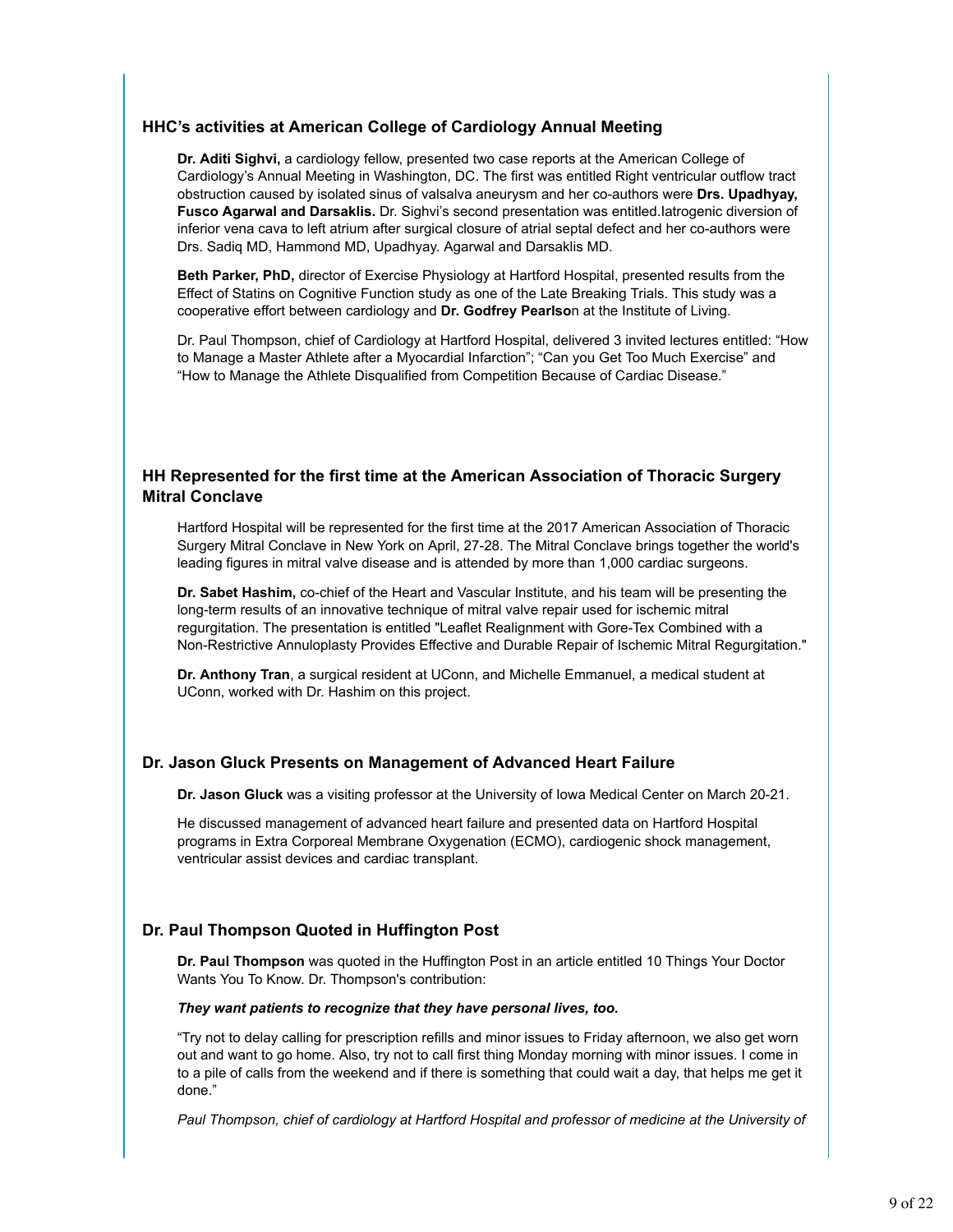*Connecticut*

#### **Dr, Brian Grosberg Speaks at the Colombian Neurological Association Symposium**

HHC Headache Center Research **Dr, Brian Grosberg,** director of the HHC Headache Center, served as guest speaker at the Colombian Neurological Association Symposium, March 3-4 in Colombia, South America. Dr. Grosberg spoke about his research on "Headache in Pregnancy" and "Retinal Migraine."

He has been elected to serve on the prestigious Medical Advisory Board of the Migraine Research Foundation.

#### **Cancer clinical trials could lead to better outcomes**

"We're getting better trials than we ever had before," said **Dr. Peter Paul Yu,** physician in chief at the Hartford HealthCare Cancer Care Institute. "These trials are more interesting and are much more likely to succeed."

http://www.hartfordbusiness.com/article/20170324/PRINTEDITION/303249952

#### **Headache Center Approved for Research Studies**

The Headache Center recently received approval to conduct a research study sponsored by Theranica. The trial will study a phone-operated device worn around the arm that delivers non-painful stimulation only (no medication) to acutely treat migraine. The HHC Headache Center will be the lead study site.

#### **Urogynecology Research**

Urogynecology Research **Dr. Katie Propst,** Urogynecology Fellow, has received grant funding from the American Association of Gynecologic Laparoscopists to conduct an investigator initiated study at Hartford Hospital.

The study, titled Effect of long-acting local anesthesia on postoperative pain following sacrospinous ligament fixation: a randomized controlled trial, is currently enrolling eligible subjects.

#### **Referral Bonus Available**

If you refer an experienced physician assistant or APRN, or an experienced or new graduate physician whom you believe demonstrates our values of Integrity, Excellence, Service and Safety, meets the qualifications for an existing, open, benefit eligible opportunity, and they are hired, you will earn a referral bonus of **\$2,500** for advanced practitioners and **\$7,500** for physician referrals.

(Those involved in the hire process - Human Resources, Recruitment and Integration staff, and Hiring Managers/Medical Directors- are not eligible for referrals for an opening in their own department or service.)

For information about open positions please visit www.joinhartfordhealthcare.com or email Patricia Lowicki at patti.lowicki@hhchealth.org.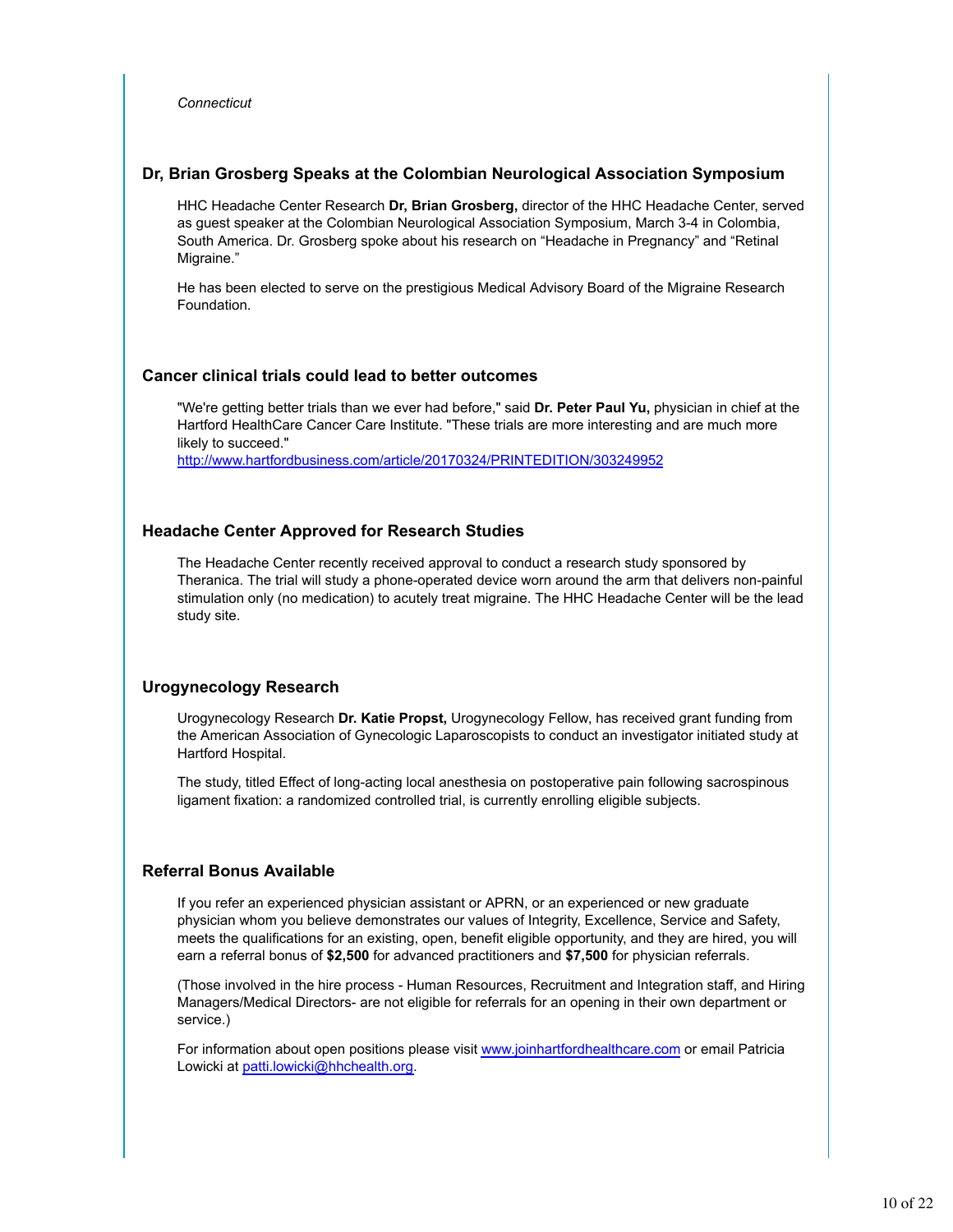#### **Add Your Photo To Your Outlook Email Profile**

In an effort to foster better communications and to put "a face to the name," the ITS and Planning and Marketing Departments have created a process to allow staff to add their photograph to the Outlook Email profile via our HHC Intranet portal.

If you would like to have your photo become part of your Outlook email you simply visit your profile page on the Intranet, located at: https://intranet.hartfordhealthcare.org/my-profile

Then you upload your photograph using the instructions on the Intranet and the next day your photograph will be part of your Outlook Email profile.

This is the first in many data integration projects that are underway. ITS is currently working on a solution to synchronize other Intranet data to your Outlook email profile. Stay tuned there is lots more to come!

If you have problems uploading a photo to the Intranet, there is a Help and Feedback section here: https://intranet.hartfordhealthcare.org/help-feedback

And a bug submission form here: https://intranet.hartfordhealthcare.org/help-feedback/feedback-suggestions

### *Research and Academics*

#### **Save the Date: Wednesday, October 4, 2017**

*33rd Annual Cardiovascular Symposium*

7:30 a.m.-3:30 p.m.

Connecticut Convention Center, 100 Columbus Boulevard, Hartford

Information and registration: hartfordhospital.org/CVSymposium

**Please register for this event by calling 1.855.HHC.HERE (1.855.442.4373)**

#### **Research project focuses on prevention of delirium**

The Division of Geriatrics, in collaboration with the Emergency Department, Pharmacy and Research Administration, has begun a research project focused on prevention of delirium.

The trial titled, "Randomized Double Blind Placebo-Controlled Clinical Trial Evaluating Ramelteon in the Prevention of Delirium", funded by HH Medical Staff, will enroll 240 subjects on admission.

We anticipate the study will require 4 months to complete enrollment. Ramelteon, a melatonin-like drug approved by the FDA for treatment of insomnia, was chosen based on prior studies suggesting a reduction in delirium rates.

The ADAPT program at HH provides an outstanding platform in which to conduct these and other important investigations. The ADAPT Team thanks our entire HH staff for making this possible. Please call or email Robert S Dicks, Principal Investigator with questions: phone 860-622-1999, or robert.dicks@hhchealth.org. Trial is registered at ClinicalTrials.gov.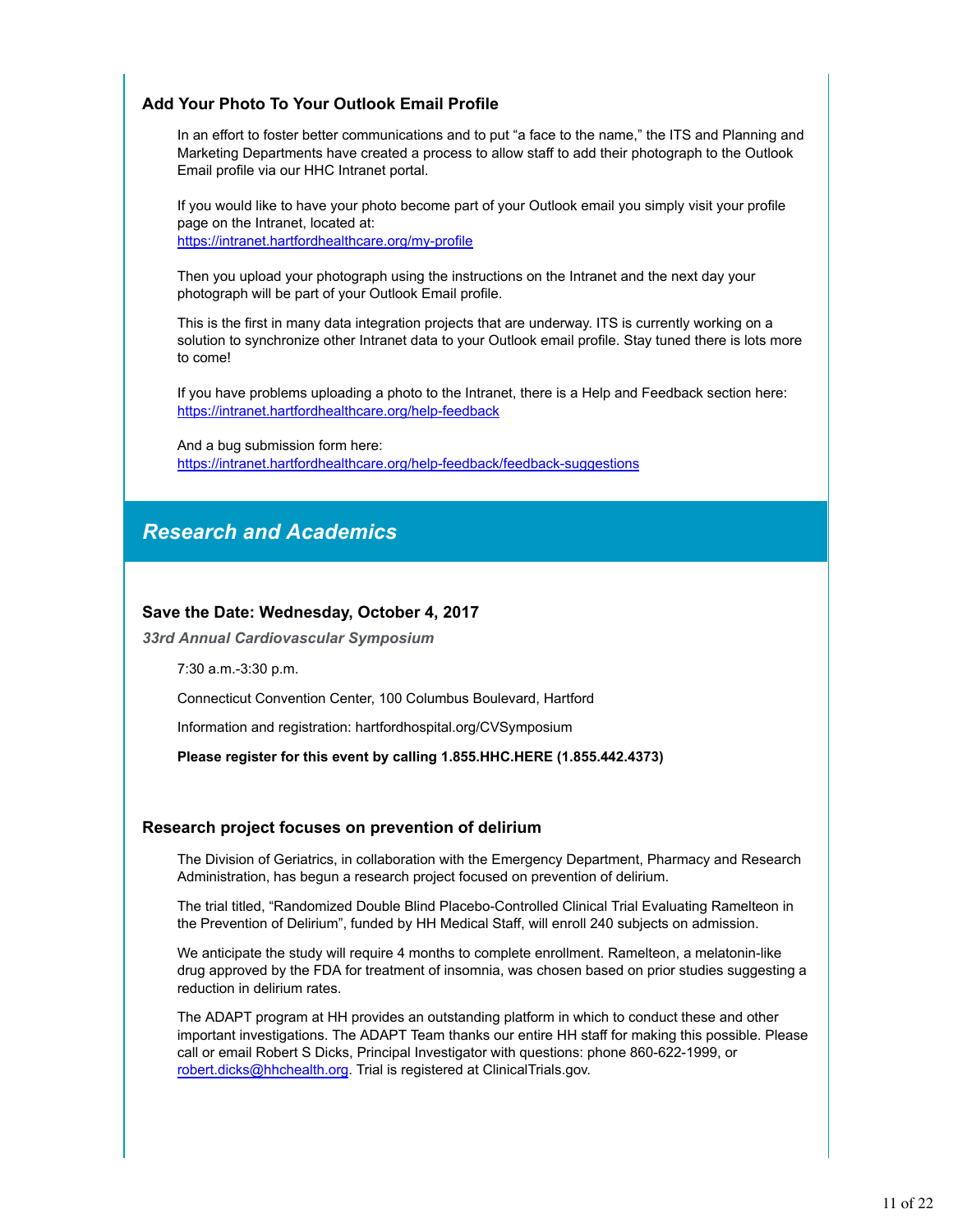#### **Advanced Practitioners Symposium**

#### *Friday, April 28, 7 a.m.-1 p.m., Heublein Hall*

The Department of Medicine is hosting the 2nd Annual Advanced Practitioners Symposium on Friday, April 28 from 7 am-1 pm in Heublein Hall of the Education and Resource Building. Our program is open to all healthcare providers including physicians, APRNs, PAs and students.

Topics to be discussed include:

-Management of acute delirium

-Appropriate use of opioids in multi modal analgesic therapy

- Comprehensive infection evaluation
- Dermatologic assessment of common lesions

Register by calling the Hartford Hospital Health Referral Service line at 1.855.HHC.HERE (1.855.442.4373). Space is limited; however, if the class is full, you will be placed on a waiting list and be called if there are any cancellations.

#### **Volunteers Needed for a Research Study Aiming to Detect Cancer Earlier**

HHC is conducting a research study to determine if a new blood test can be used to detect cancer earlier than standard screening tests.

We are seeking participants to make a study-related blood donation for laboratory analysis.

Participants may qualify if they:

- are at least 20 years of age
- are not pregnant
- do not feel feverish or have an inflammatory disease
- have never had cancer before (skin cancer other than melanoma is acceptable) or have recently been diagnosed with cancer but have not yet started treatment

Qualified participants will receive a \$25 check card after their blood donation. To participate please contact 860.972.1588.

#### **Clinical Trials Being Offered at HHC**

Research is a critical aspect of our being the destination for innovative and complex care.

Through our membership in the Memorial Sloan Kettering Cancer Alliance, Hartford HealthCare is now offering more than 20 clinical trials to our patients, giving them access to innovative new treatments right here at home.

Our Neuroscience Center also is offering a number of clinical trials in our overall efforts to improve patient outcomes.

### *Accepting New Patients? We Can Help*

**Help New Patients Find You**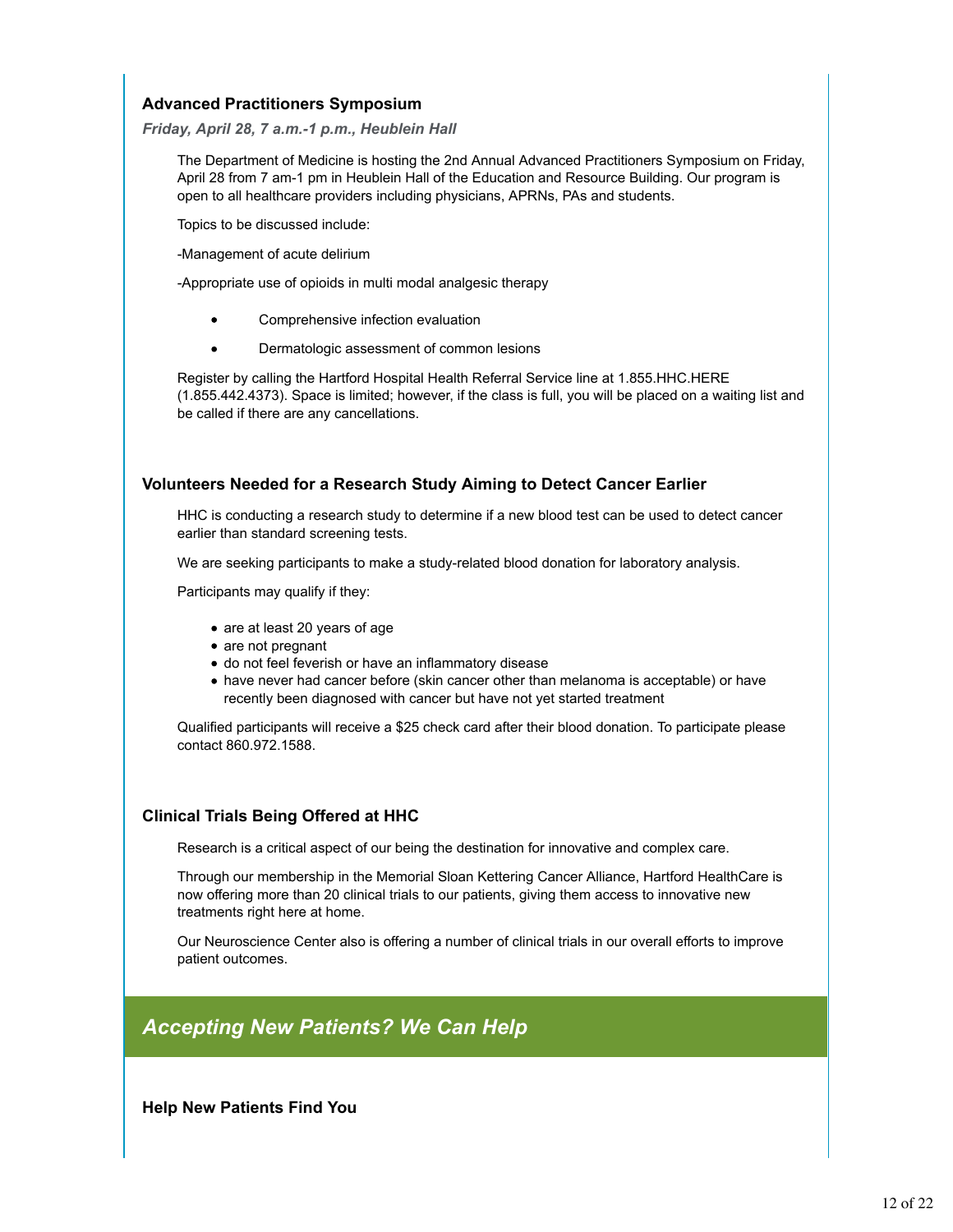Hartford HealthCare offers physicians a free powerful tool to help reach potential patients. The system-wide "Find A Doctor" search feature on our website helps potential patients connect with appropriate physicians when they need care.

Patients' searches lead to doctors' online profiles, which are based on information physicians provide to the Medical Staff Office. Details on education, specialty, office locations, languages spoken, biography and any promotional videos are displayed, helping patients make vitally important decisions in choosing a physician.

The HHC Planning and Marketing team is committed to making sure this online information is correct. Please spend a few moments reviewing your profile at HartfordHealthCare.org/verify. Click the "Physician Feedback Form" on the right hand side of your profile to submit changes.

You will need your NPI number to verify your identity. The "Accepting New Patients" filter is set as the default to help patients connect with physicians who are taking new patients. If you are no longer accepting new patients, please let us know. Changes to your profile will be made within three business days.

### *Operational Update*

#### **Patients in Need of Financial Assistance**

Do you know a patient who is in need of financial assistance?

Hartford HealthCare can provide help to patients in need. Learn more about the program and how to assist patients on HHC Connect: **https://intranet.hartfordhealthcare.org/inside-hhc/patientsupport**

#### **Remind a Colleague: Wash In, Wash Out**

All health care workers and patients should feel comfortable reminding any other health care worker to sanitize regardless of their role. This should always be done in a courteous and constructive manner. All health care workers should respond courteously and gratefully when reminded.

If you remind another health care worker to sanitize, and he or she responds with irritation or hostility, please notify their department chief, **Dr. Jack Greene** or **Dr. Jack Ross**, who will communicate with them to prevent recurrences.

### *Improving Doctor-to-Doctor Communication: TigerText*

#### **A Free Tool To Help You**

We all want to do what is best for our patients. Problems in communication between hospital providers, consultants, and community providers has been identified as a major source of dissatisfaction for both patients and physicians. And it can lead to gaps in patient care.

Hartford Hospital has invested in a tool to help providers improve communication. It is a HIPAA compliant texting service called TigerText,and we are offering it to the medical staff at no charge.

TigerText allows a provider to send brief text messages, with patient identifiers, to another provider on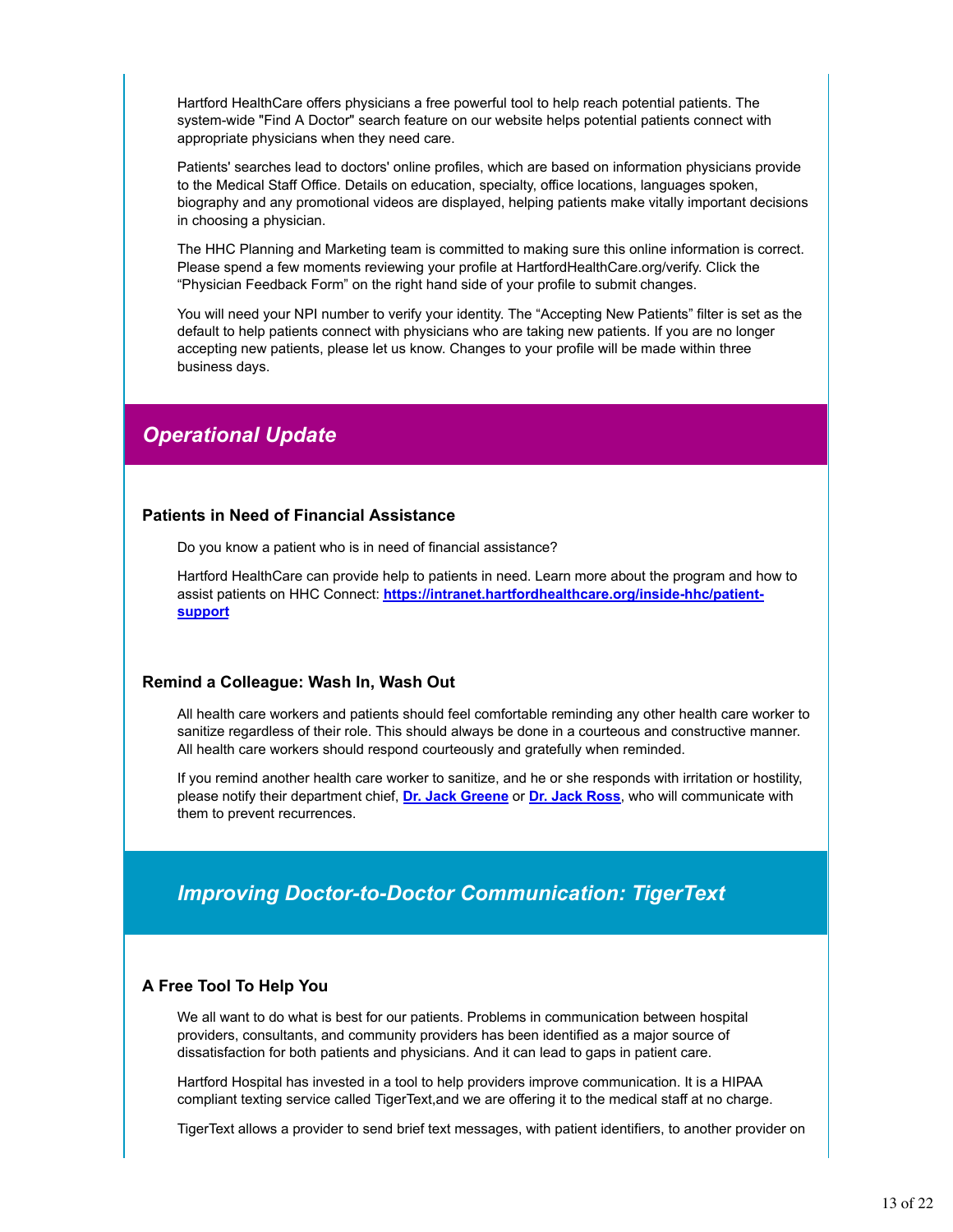the system. Examples of texts include quick reports of a procedure, notification of discharge, questions about medications, etc. There is an option to alert people if you are on vacation, and the notices that are sent are marked as read when they are opened by the recipient.

We are anxious for all of our Medical Staff to enroll in this free application. It is VERY easy to use, even for those of us who have problems with new technology. We urge everyone to register and get on this useful and HIPAA compliant system today-it will make your job easier and improve patient safety.

- Here is a TigerText Request form with directions on how to get TigerText:. *You can download the form here*
- For further help with this, feel free to contact **John.Rogalsky@hhchealth.org** (860-972-3207).
- Any problems not resolved by the TigerText Help line can be referred to **Dr. Marc Palter** at **Marc.Palter@hhchealth.org**.

#### **TigerText Support**

For Hartford Hospital users, TigerText support can be obtained by calling the Hartford HealthCare help desk at 860-545-5699 and choosing option #6; or by calling TigerText Pro support directly at 650- 564-4722.

For issues related to password recovery, a helpdesk call is required and will be routed to the Mobility team.

### *Hartford Hospital Media Coverage*

#### **Media Coverage Wrap-Up**

**Dr. Courtland Lewis** was interviewed on the Rob Dibble Show on ESPN radio, LIVE from the Bone & Joint Institute. http://media.hartfordhealthcare.org:80/ermweb/player?id=gGHk30Y6

**Dr. Godfrey Pearlson** appeared on WNPR yesterday to discuss a study at the IOL involving marijuana and its effects on the brain**.** http://wnpr.org/post/marijuana-holy-grail-good-health

**Dr. Kristen Zarfos,** breast surgeon at THOCC discusses her colon cancer diagnosis nine years ago and the importance of getting a colonoscopy. FOX 61: https://youtu.be/Gsjxwhj5V\_g

#### **Connect to Healthier on NBC-CT**

HHC's two-minute "Connect to Healthier" segment airs each Sunday at 9:20 a.m. and it's posted fresh each Monday on HHC Connect, our Intranet.

**This week's NBC CT segment http://www.nbcconnecticut.com/news/health/Connectto-Healthier-338800432.html**

#### *TAVR*

This segment focused on TAVR, and the first time doctors at HH utilized a new approach through the carotid artery. https://youtu.be/GtzteutnfUI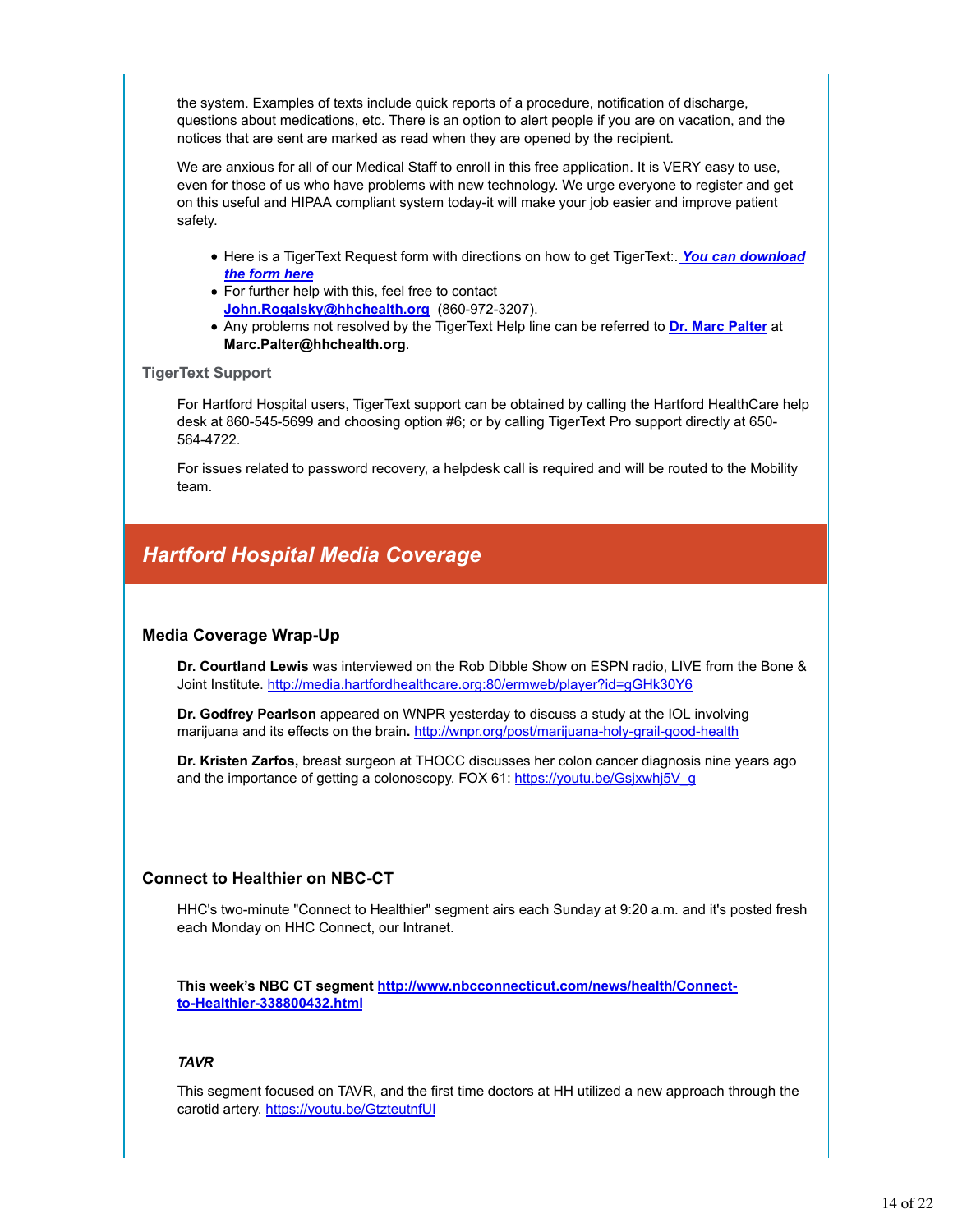#### *The Gift of Life*

They are called "Good Samaritan" donors-organ donors who are unrelated to the recipient, and they are life savers. There is an extensive screening process to ensure all potential donors are medically and psychologically suitable. This is one woman's story. https://www.dropbox.com/s/wbmyjt4ciu8evnf /122416%20CTH%20Transplant%20Gift.mov?dl=0

#### *Resident Wish Come True*

This is about making a lifelong dream come true, more than a New Year's Resolution. HHC Senior Services teamed up with a local recording studio to grant a wish for one of their residents who always wanted to make a record. https://hartfordhealthcare.org/locations-partners/hartford-healthcare-seniorservices

#### *Hartford Hospital Pain Treatment Center*

https://youtu.be/3inFYqT4UMM

#### *Recap of the Bone & Joint ribbon cutting*

https://youtu.be/S3POcBVx4WM

#### *Holiday eating and eating disorders*

https://youtu.be/eZ\_GpjF9QrM

#### *Helping Adult Caregivers*

Being a caregiver can be tough, but newer programs like Movies & More are helping adult caregivers connect with their aging parents. https://youtu.be/rlwCACcLuRQ

## *Featuring A Roundup of HHC News*

A remarkable achievement for Dr. Brian Grosberg; a grand opening for HHCMG in Bloomfield; and Breast Cancer awareness month. https://youtu.be/9ztEDTzSOi8

Sunday's Connect to Healthier segment on NBC CT highlighted the following events/accolades across HHC:

A remarkable achievement for Dr. Brian Grosberg, a grand opening for HHCMG in Bloomfield and Breast Cancer awareness month.

https://youtu.be/9ztEDTzSOi8

#### **Introducing Hartford HealthCare's News Hub**

Hartford HealthCare's new online health news site delivers lively, informative and useful health news in a whole new way. Look for print, video and audio stories produced by HHC's News Service, as well as timely tips on nutrition, fitness, health and wellness, and medical innovations.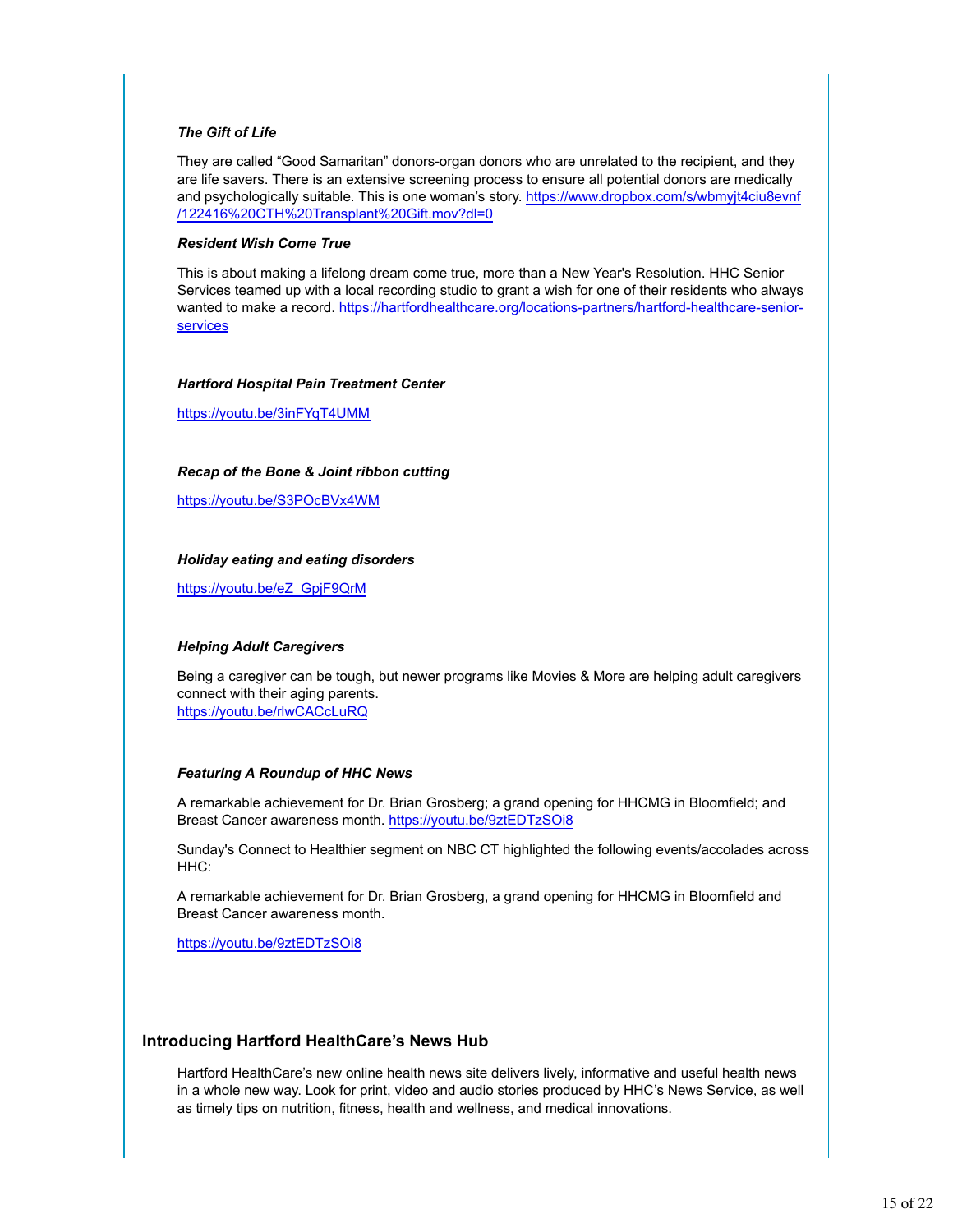#### http://healthnewshub.org/p/health-news-hub/

Read the latest health news or sign up for our e-newsletter at: healthnewshub.org

#### **Upcoming News Service Content; Share Your Stories**

The Hartford HealthCare News Service is actively creating content with media partners across the state. Please let us know if you have great patient stories to share. Share your stories with us so we can share them to a wider audience.

#### **Connect to Healthier**

Sundays in the 9 a.m. hour, we broadcast a two minute health segment on NBC CT.

**Medical Rounds**

Partnership with WFSB. Weekly live interview from the HHC studio at 5:45 p.m.

#### **HealthCare Matters radio program**

Every month, Elliot Joseph highlights an important health care related topic with nationally recognized experts on CBS affiliate WTIC-am, NewTalk 1080, Connecticut's largest and most popular talk radio station

#### **Healthier Connections**

Monthly partnership with FOX CT.

#### **CT STYLE**

Monthly partnership with WTNH.

**HHC YouTube page:** *https://www.youtube.com/user/HartfordHospitalCT*

*Link to contact information across the system: Hartford HealthCare Media Relations Team*

### *Voices of Our Patients*

#### *Kudos to Dr. Michael Karasik* **and** *Dr. David Curtis*

*"Recently, my wife, was diagnosed with pancreatic cancer. Prior to then, she had been through several endoscopic treatments at Hartford Hospital for suspected pre-cancerous cells within her bile duct. On probing deep into the duct, it was confirmed that the cells tested positive for cancer.*

*Dr. Michael Karasik, who performed the endoscopy procedures, recommended we contact Dr. David Curtis about Whipple surgery, a complex operation involving the removal of part of the pancreas, the gall bladder, part of the intestine and possibly part of the stomach. The recovery time is extensive, four to six months. Dr. Curtis has conducted over 100 of these procedures and is recognized for his skill in performing them meticulously. Not many can do what he does. It provided our best option.*

*Only four days after learning the diagnosis, we met with him for a two hour consultation. He re-arranged his busy schedule just for us. He did not sugar coat the outcome or the effects, because it is a serious disease. He did, however, leave us with hope. We left there feeling much more encouraged than when we went in.*

*Initially, I thought I would have to bring my wife to one of the famous cancer centers such as Sloan-Kettering, Columbia Presbyterian or Mass General to find the kind of skill needed for such an*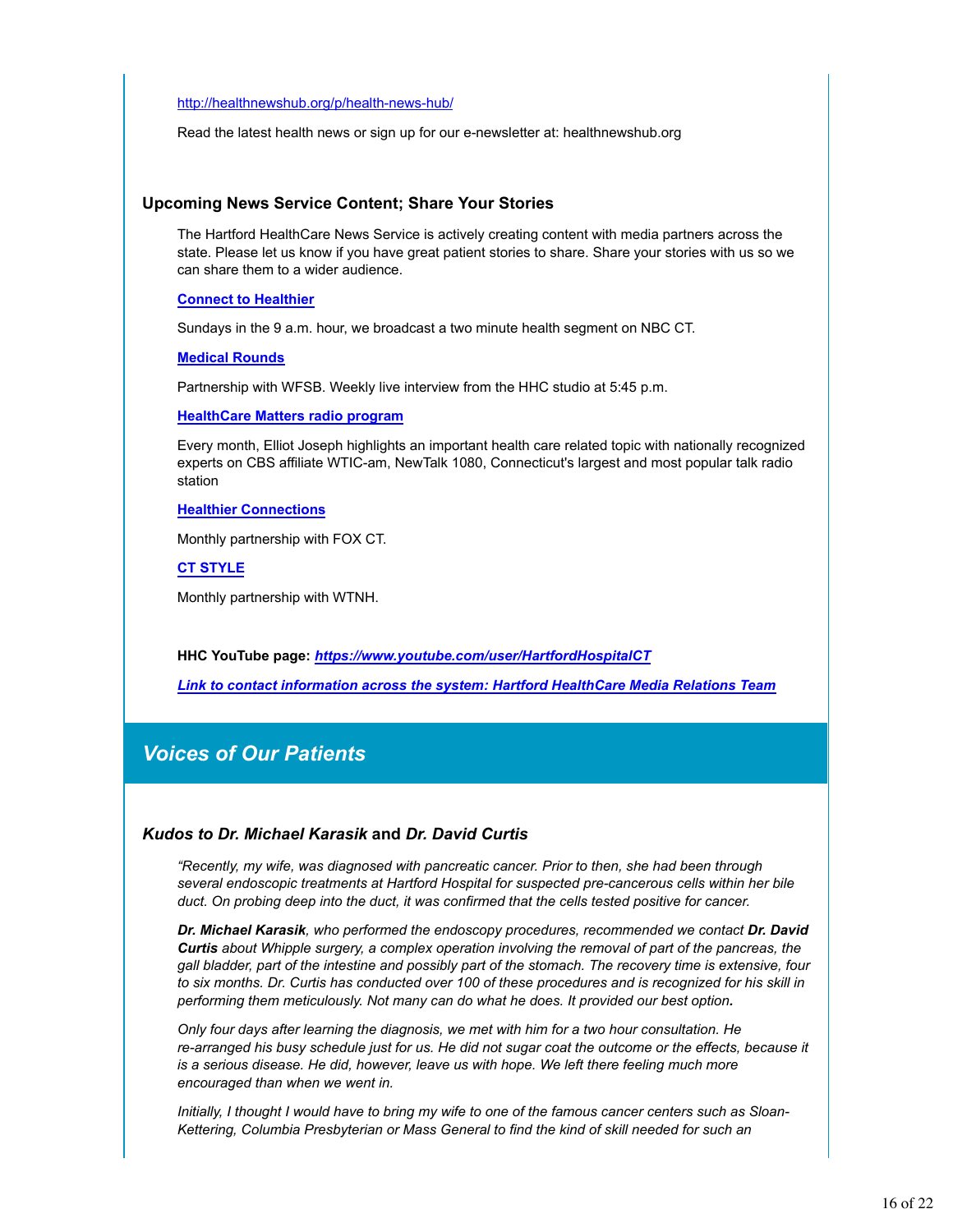*operation. To our great relief, we found that level of skill resides right at Hartford Hospital in the person of Dr. Curtis and the great team he works with. In my estimation, they have put Hartford Hospital on the same footing as a Sloan Kettering or a Mass General for anyone considering Whipple surgery, not only from the greater Hartford area but beyond.*

*Dr. Curtis performed the ten hour operation on my wife with very encouraging results. Throughout the day, the OR nurse, Jess, stayed in communication with me every two hours and, believe me, that was a great help. From beginning to end, the team made sure we knew what was going to happen and what the status was during the procedure and recovery periods. Of course, the recovery room nurses were super and really on top of things when the operation was completed.*

*Not to be forgotten in this, were the efforts of Dr. Michael Karasik who works closely with Dr. Curtis. He removed the initial tumor and made every effort to solve the problem with less invasive surgery using endoscopic techniques. When he could go no further, he turned us over to Dr. Curtis recognizing that time was of the essence. It was his early detection that made a great difference in the outcome.*

*I am writing this letter first, because my wife and I owe Hartford Hospital and its team of specialists, our sincere gratitude. Equally as important, is the recognition the hospital team, and Dr. Curtis in particular, deserve in making Hartford Hospital a place of world class surgery for pancreatic cancer. For those considering the Whipple procedure and thinking they have to go far away to find the necessary skills required, they exist right in our own back yard- at Hartford Hospital- they don't have to look any further."*

*David Faxon 33 Hollister Way Glastonbury*

### *CME Applications*

#### **Interested In Hosting a CME Event?**

In order to ensure that your educational event meets the standards established by the ACCME and the CSMS, the HHC CME department has established the following deadlines for submission of CME applications.

*To ensure a timely review of your application, we strongly recommend advance planning for all events.* 

- Complete applications for a recurring series such as Grand Rounds must submitted **at least 4 weeks prior** to the planned activity.
- For a conference, course, or symposia, a complete application must be submitted **at least 12 weeks prior** to the event. We strongly encourage activity planners to contact the HH CME department at least 6 to 12 months prior to the date of the course in order to begin the planning process.

We have developed educational resources to assist planners with the application process. Please contact the HHC CME office at ContinuingEd@HHCHealth.org or (860) 972-5816 to schedule an appointment with our team to discuss your CME needs.

#### **CME Offerings on HealthStream Temporarily Unavailable**

As we continue to enhance our eLearming through our new system-wide version of HealthStream, we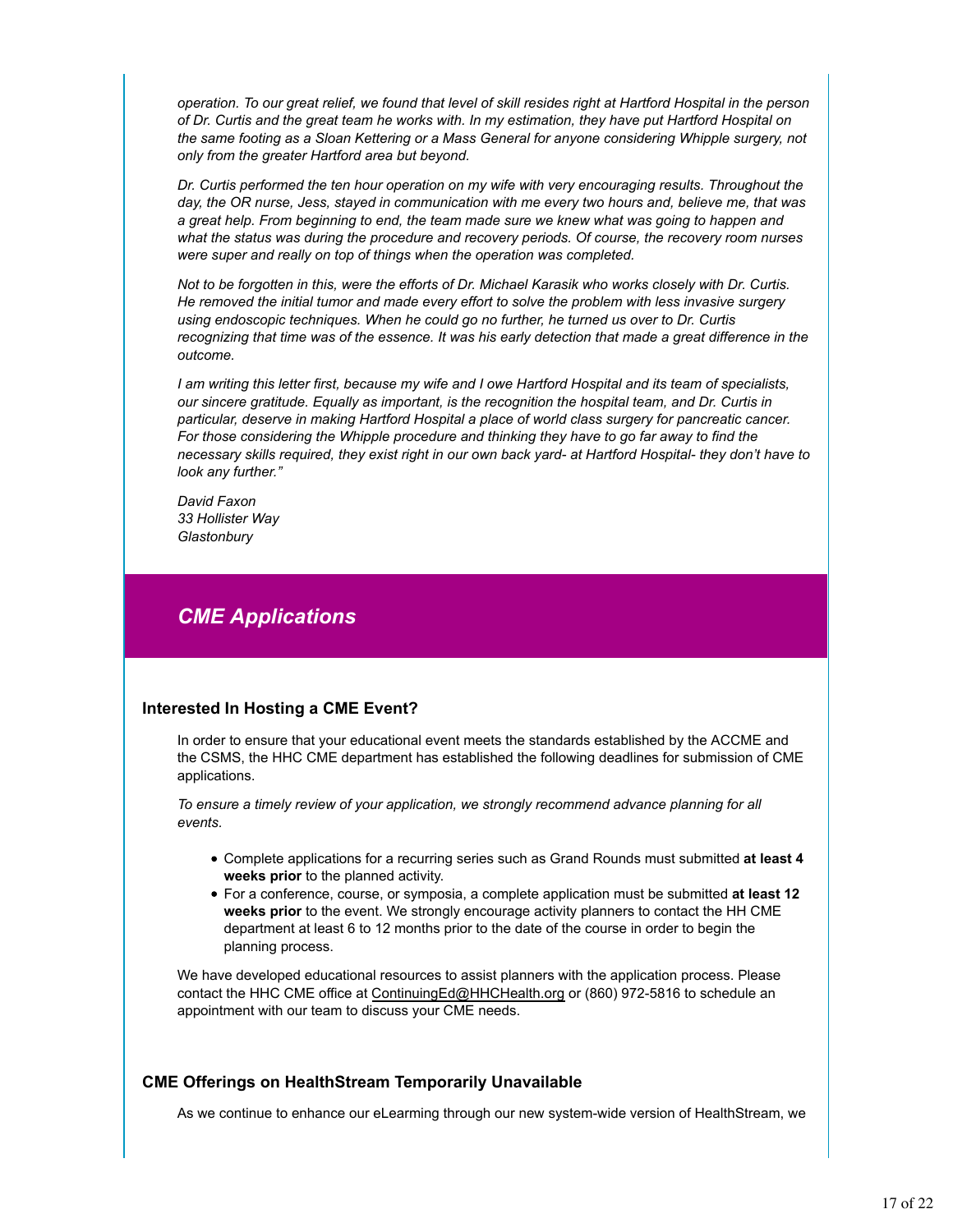will also be enhancing our online CME offerings.

As of December 1, the current CME programs are no longer be available via HealthStream. Once we have completed the upgrade, we will announce their availability and instructions on how you can access them.

We appreciate your patience during this transformation.

### *HH In the News*

#### **Cancer clinical trials could lead to better outcomes**

**Hartford Business Journal**

There aren't many experiences more terrifying than receiving a cancer diagnosis. Sixty-year-old Simsbury resident John Hayes has a vivid memory of the day two years ago when he was diagnosed with late-stage kidney cancer, a disease that spread to several nodes in his neck and abdomen, forced him to undergo chemotherapy and eventually cost him his kidney.

Stage 4 kidney cancer is a serious diagnosis that has a five-year survival rate of approximately 12 percent, according to the American Cancer Society.

As of his most recent scan last May, however, Hayes was cancer free, and he may have an experimental immunotherapy drug to thank. Every two weeks since Jan. 2016, Hayes has traveled to **Hartford Hospital** for an infusion of the drug, Nivolumab (brand name Opdivo), which a recent study found had extended survival rates for certain kidney-cancer patients.

Such drug trials are becoming more available in Connecticut thanks to partnerships between area hospitals and major cancer-research institutions. St. Francis Hospital and Medical Center, for example, has teamed with Yale New Haven Health's Smilow Cancer Hospital, while Hartford Hospital recently cemented ties with New York's Memorial Sloan Kettering (MSK).

The partnerships, still in their infancies, could allow the Hartford hospitals to access a portfolio of earlier-stage drug trials, which have long been under the purview of major research institutions.

"We're getting better trials than we ever had before," said **Dr. Peter Paul Yu,** physician in chief at the Hartford HealthCare Cancer Care Institute. "These trials are more interesting and are much more likely to succeed."

Doctors at Hartford's two competing hospitals, each of which has long participated in cancer trials, want to offer the latest treatments without making patients drive or fly to other trial sites. Avoiding travel is better for patients with weak immune systems and limited financial resources.

Hospitals are also eager to play a more significant role in the evolution of cancer research and treatment and keep more patients in-house.

Scientific advances have spurred prestigious cancer centers to look for hospital partners to participate in more cutting-edge trials. Large institutions need access to more patients as oncology research becomes increasingly targeted, the result of advances in genomics, which tailors treatments to an individual's genetic makeup.

Hartford Hospital has 100 ongoing trials, including 20 stemming from its MSK partnership. It hopes to get to 300 clinical trials within several years, Yu said. Hartford said it has more than 60 patients enrolled in MSK-related trials and a total of 360 in all oncology trials.

At the Hartford HealthCare Cancer Institute, part of the same network as Backus hospital, 300- to 400-gene panel testing is being made available for patients with advanced cancer, said Dr. Yu, physician-in-chief. The test costs about \$1,500 and is not covered by most insurance, he said, but Hartford HealthCare this month began offering the treatment free of charge to 200 breast cancer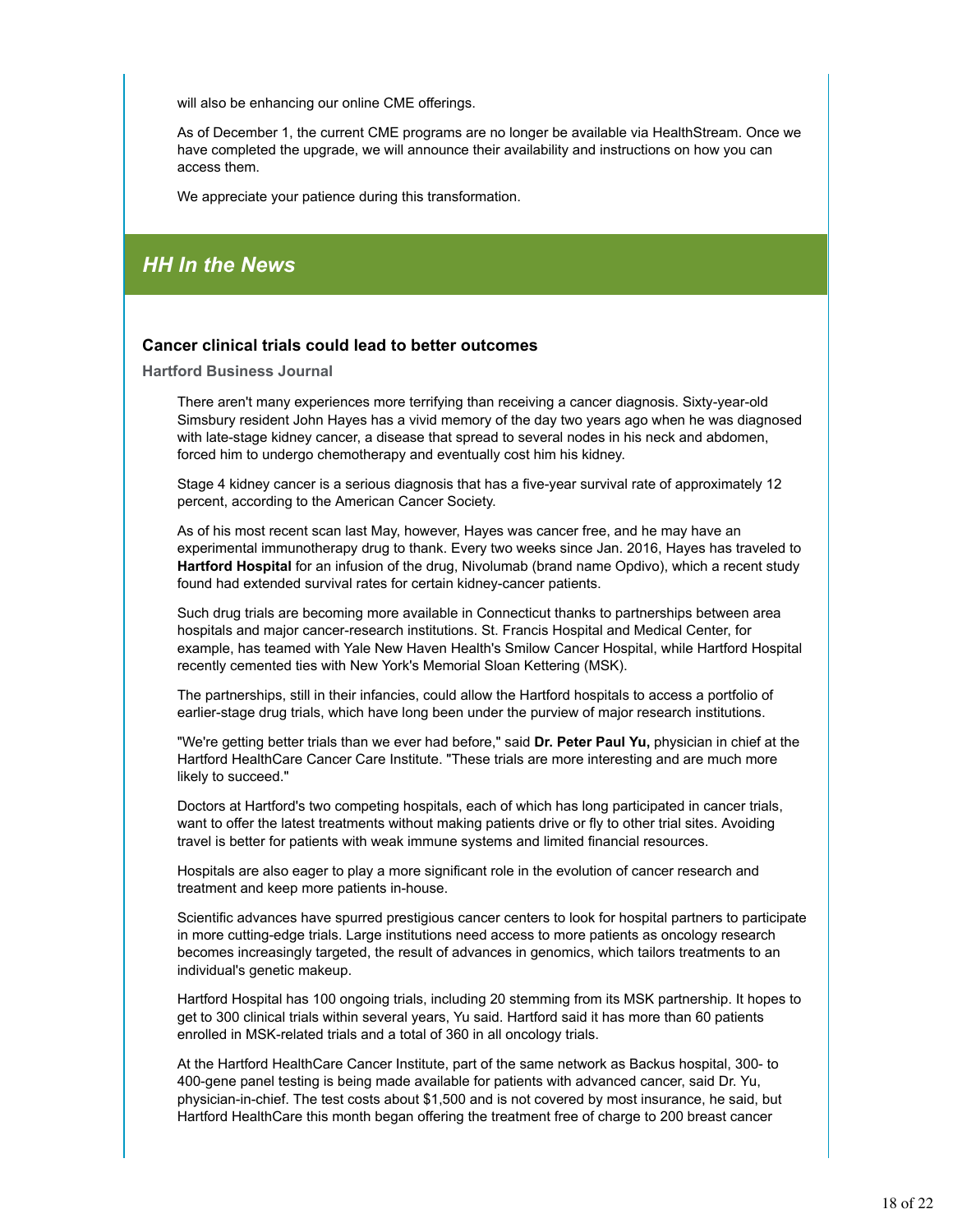patients. It is also offering the free tests to 12 lung cancer patients.

"Insurance still sees this as an experimental test," Yu said. "This is where the field is getting ahead of itself. But we are poised to take the next step."

Hartford Hospital is sending the samples to the lab at its affiliate, Memorial Sloan Kettering Cancer Center in New York, but is planning to expand its lab to do tests in house, Yu added.

One of the factors contributing to the rapid expansion of genomic testing for cancer is the development of new cancer drugs that target specific mutations. But the new drugs can be expensive, Dr. Yu noted, costing as much as \$10,000 per month. That's why precise genetic testing must be done first.

"You need to know exactly what the mutations are for this whole thing to work," he said.

### *In the HHC System*

#### **Clock ticking on Hartford HealthCare, UnitedHealthcare contract negotiations**

*Hartford Business Journal*

Hartford HealthCare posted a letter to patients on its website this week informing those with coverage from UnitedHealthcare and its subsidiary, Oxford Health Plans, that they could face higher out-ofpocket expenses if the parties can't come to terms on a new contract.

The current deal expires April 15, which is when Hartford HealthCare's hospitals and ancillary facilities, physicians and medical professionals would be considered out of UnitedHealthcare's provider network.

Both sides are haggling over rates and other issues.

"We have been working for months with United/Oxford and are disappointed that we have not yet been able to reach an agreement," Hartford HealthCare said in a website post. "We are asking United/Oxford for rates that bring them closer to market levels and more in line with our other insurance partners."

UnitedHealthcare and Hartford HealthCare went through a similar showdown two years ago.

If terms aren't reached by April 15, "UnitedHealthcare's commercial and Medicare Advantage members will be subject to higher out-of-pocket fees to use our services," Hartford HealthCare's announcement said.

"We hope it never comes to that," Hartford HealthCare spokesman Shawn Mawhiney said of contract termination, adding that both sides remain focused on renewing their deal.

#### **Hartford HealthCare debuts advanced spinal surgery system**

#### **Hartford Business Journal**

Hartford HealthCare says it is the first healthcare system in Connecticut and the Northeast to debut a sophisticated surgical guidance system for spine procedures.

The technology, called Mazor X, brings new precision to surgeons performing spine surgery, Hartford HealthCare said, adding the system was developed to enhance predictability and improve patient outcomes. It enables surgeons to be more precise, more efficient, and reduce the overall risk rate of spinal surgery, the hospital provider said.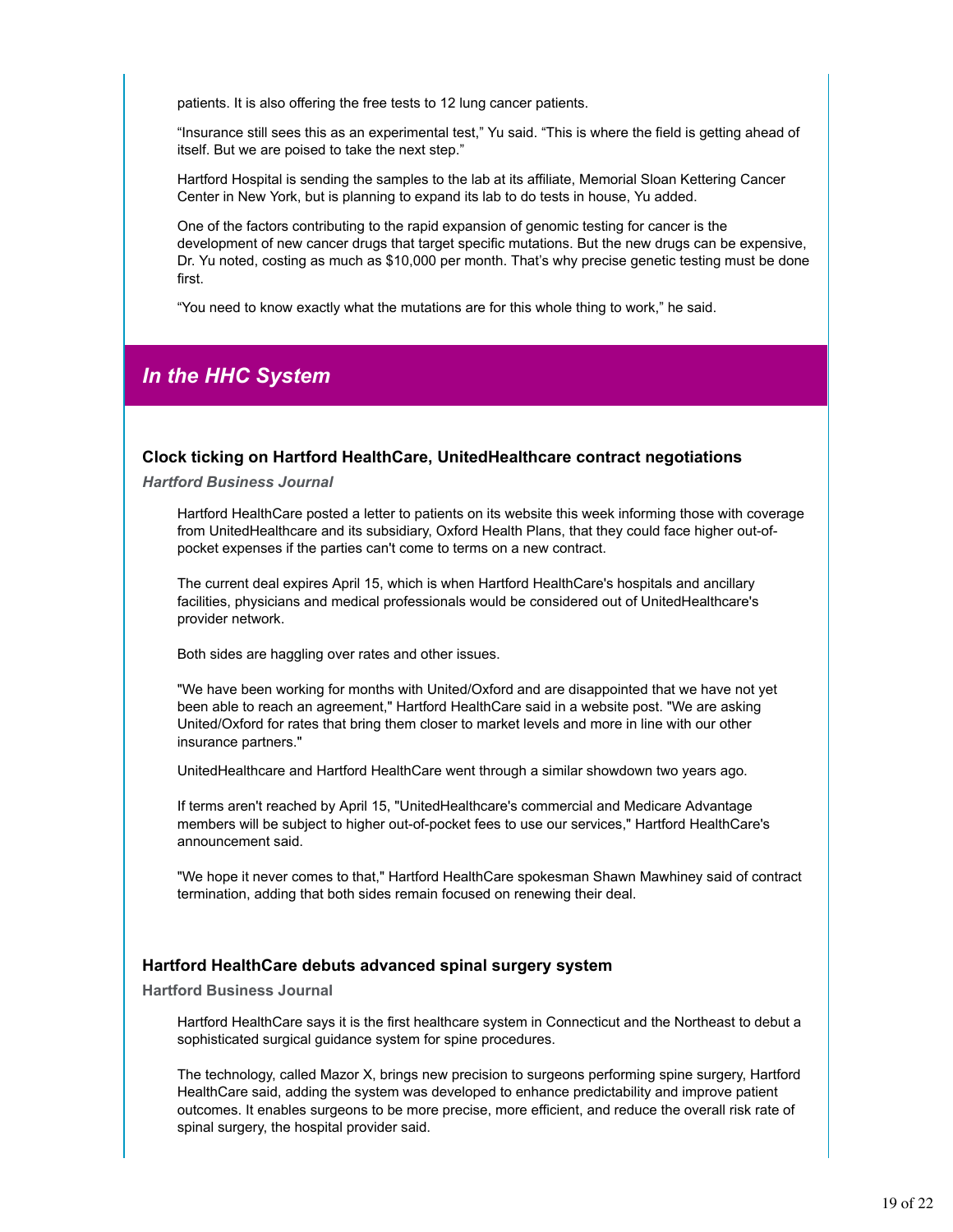Physicians performed surgeries this week at the Bone & Joint Institute at Hartford Hospital, MidState Medical Center and Hartford Hospital, the hospital said.

Surgeons are currently using the Mazor X for spinal fusions to treat spinal stenosis and spondylolisthesis and plan later to expand its use to thoracic and cervical vertebrae, and spinal deformities such as scoliosis.

### *Health Care News In the Region*

#### **Connecticut Hospitals To Use New System To Reduce Patients' Risks Of Too Much Radiation**

**Hartford Courant**

#### *NOTE: Dr. Stu Markowitz has been serving as the executive sponsor for this statewide initiative.*

Right now, doctors treating patients who go to multiple hospitals for computerized tomography or CT scans can't know exactly how much total radiation exposure that person is receiving. But that potentially risky situation is about to change.

The Connecticut Hospital Association and Bayer officials announced Thursday that they are teaming up to create a new statewide reporting and data system that will allow physicians to keep accurate track of how much radiation each patient is receiving from CT scans.

Jennifer Jackson, the association's CEO, said Connecticut will be the "first state in the nation to adopt a project that will allow patients and their doctors to measure and closely manage the levels of radiation required for effective imaging and diagnosis."

"A few years ago, people started to be aware of the potential risks as opposed to the benefits from multiple scans," said Dr. Mary Cooper, the CHA's senior vice president of clinical services.

Overexposure to radiation as a result of diagnostic testing is rare, according to CHA experts, but can result in skin tissue injury, birth defects following in-utero exposure, reddening of the skin, and longer-term effects such as cancer.

### *Hot Topics in Health Care*

#### **10 thoughts on hospitals and health systems 2017**

**Becker's Hospital Review**

With tremendous uncertainty as to healthcare reform, we expect hospitals and health systems to take caution in large capital expenditures and acquisitions. As it seems is often the case, it feels like we are coming into another time of change.

http://www.beckershospitalreview.com/hospital-physician-relationships/10-thoughts-on-hospitalsand-health-systems-2017.html

#### **How Multi-Specialty Hubs Fill a Major Gap in the Care Continuum**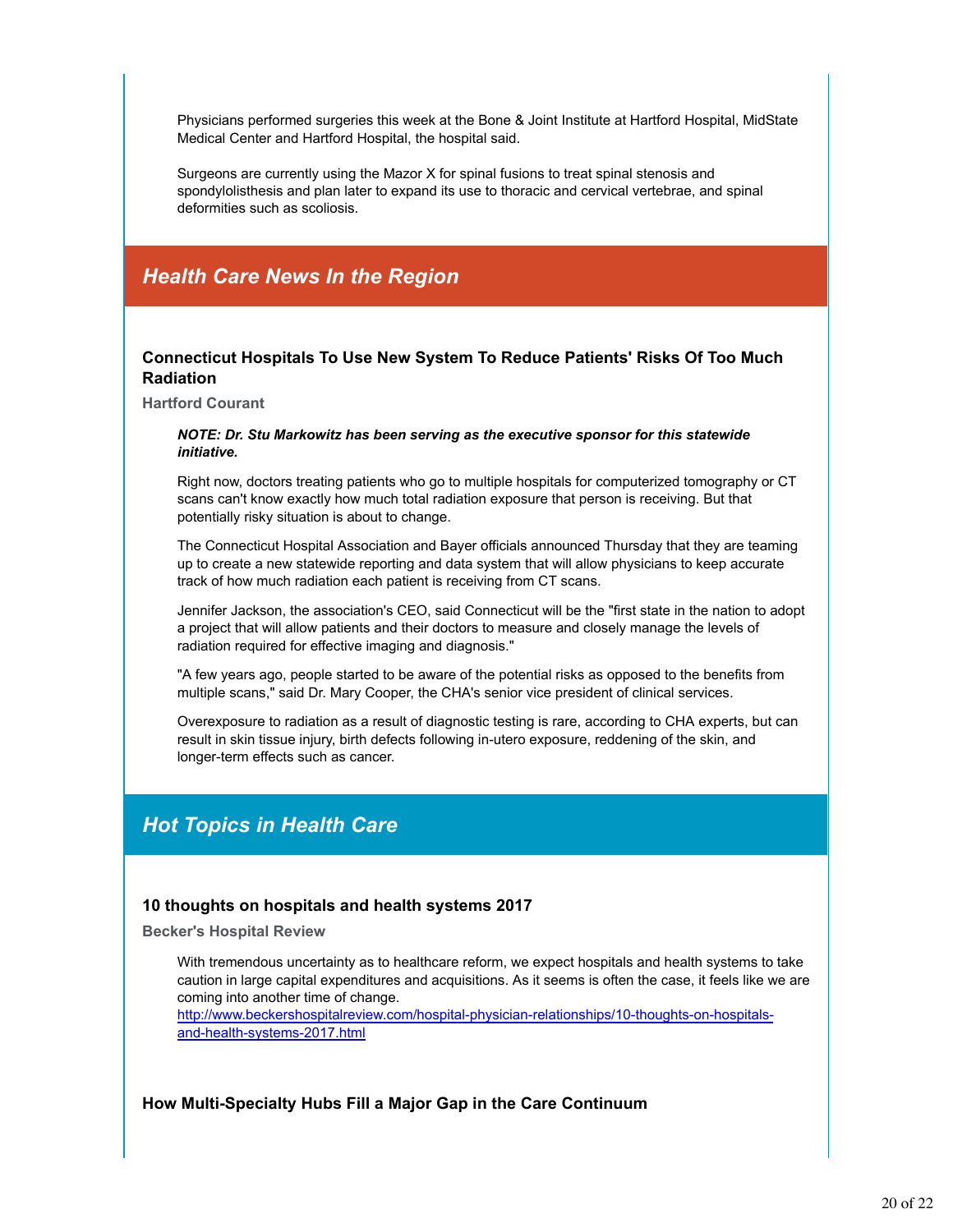**T**he number of hospital EDs is declining as health systems consolidate their inpatient facilities. This trend can potentially increase occupancy, achieve economies of scale, and improve outcomes by concentrating procedures in fewer locations. But closing hospitals can leave entire geographic areas without an ED and impose burdensome travel times for patients. And even as emergency departments close and hospital volumes decline, ED visits continue to increase, leaving a gap in the care continuum.

http://catalyst.nejm.org/how-multi-specialty-hubs-fill-a-major-gap-in-the-care-continuum/

#### **The Patient as Consumer and the Measurement of Bedside Manner**

"The larger question is, is health care a service industry? Many physicians do not believe that patient satisfaction is a legitimate pursuit. In this viewpoint, enhancing patient experience offers no value to medical care."

http://catalyst.nejm.org/patient-satisfaction-consumer-measurement-bedside-manner/

### *Coming Events*

#### *Save the date*

**Department of Medicine Advanced Practitioners Symposium**

April 28

#### **Saturday, May 13, 8:30 a.m.-12:30 p.m.**

*Value-Based Oncology: Understanding and Adapting to New Paradigms in Care*

This first-ever symposium sponsored by Hartford HealthCare Cancer Institute at Hartford Hospital is offered for a wide audience including all oncology practitioners (medical oncologists, radiation oncologists, surgical oncologists), APRNs, RNs, as well as practice managers, industry representatives and health system administrators.

Value-based medicine is an essential part of any healthcare reform discussion today. As the U.S. healthcare ecosystem grapples to understand what value-based medicine means, patients, providers, hospital systems and the life sciences industry will have an increasing voice in those discussions. Because cancer care costs are among the fastest growing segments of the healthcare economy, more change is happening faster in oncology than other medical chronic diseases. As a result healthcare delivery reform in oncology will help determine a national model that will be applicable across medicine.

This symposium will provide critical insight into the discussions that are happening today around value-based medicine as it relates to cancer care delivery in the U.S. Economic value models that incorporate patient values, change management for oncologists adjusting to new priorities in clinical care and models of data sharing and collaborative quality improvement will be presented.

Fees:

- No fees for Hartford HealthCare providers or employees
- \$25 for non-Hartford HealthCare M.D.s
- \$50 for Industry (Pharmaceutical/Insurance) representatives
- No fees for Memorial Sloan Kettering/Lehigh Health System providers